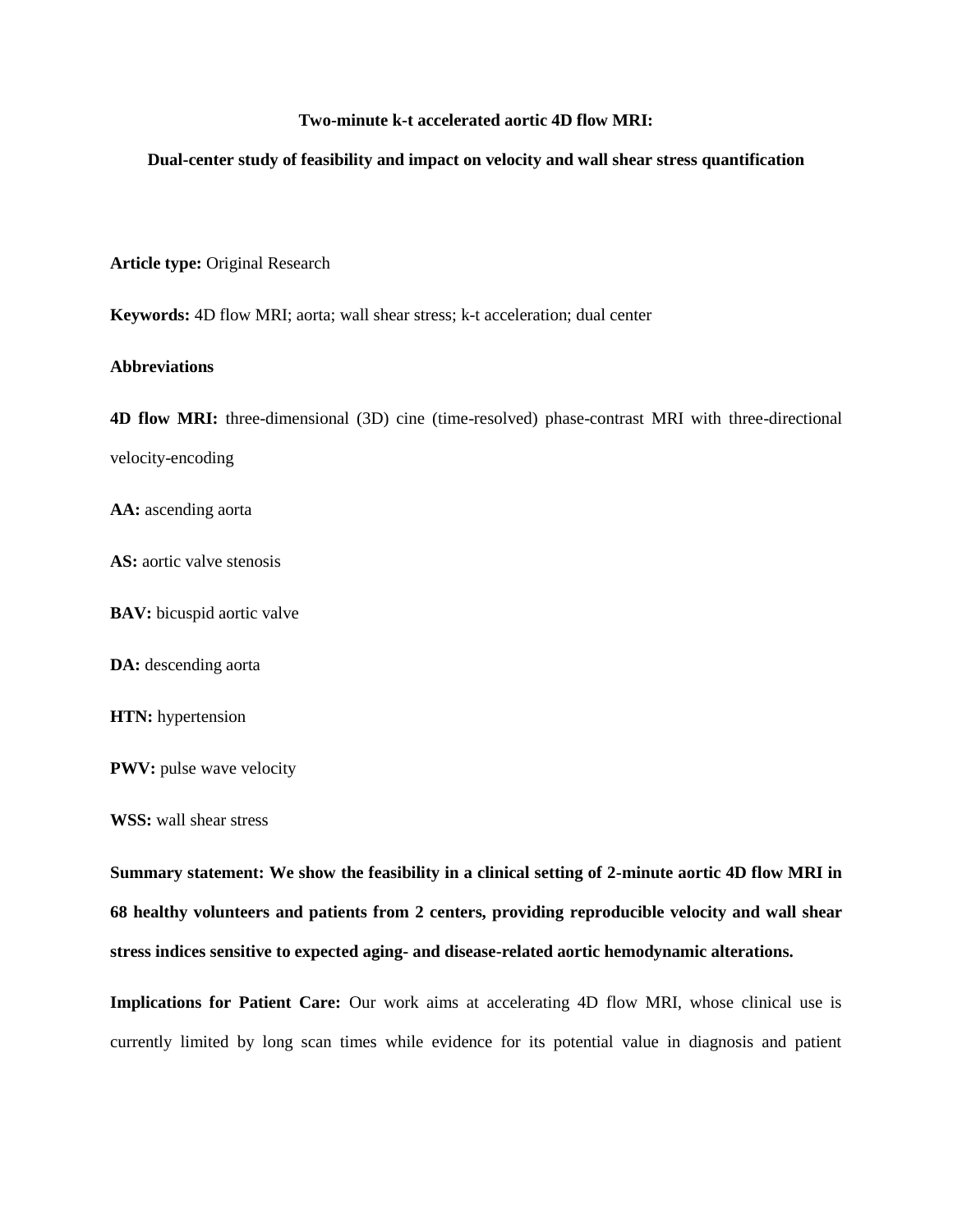|  |  |  |  |  |  | management has been growing. Such efforts are needed to allow 4D flow MRI longitudinal, larger multi- |  |
|--|--|--|--|--|--|-------------------------------------------------------------------------------------------------------|--|
|  |  |  |  |  |  |                                                                                                       |  |

| center | studies | tΩ | <i>n</i> vestigate | 1ts | prognostic | value. |
|--------|---------|----|--------------------|-----|------------|--------|
|--------|---------|----|--------------------|-----|------------|--------|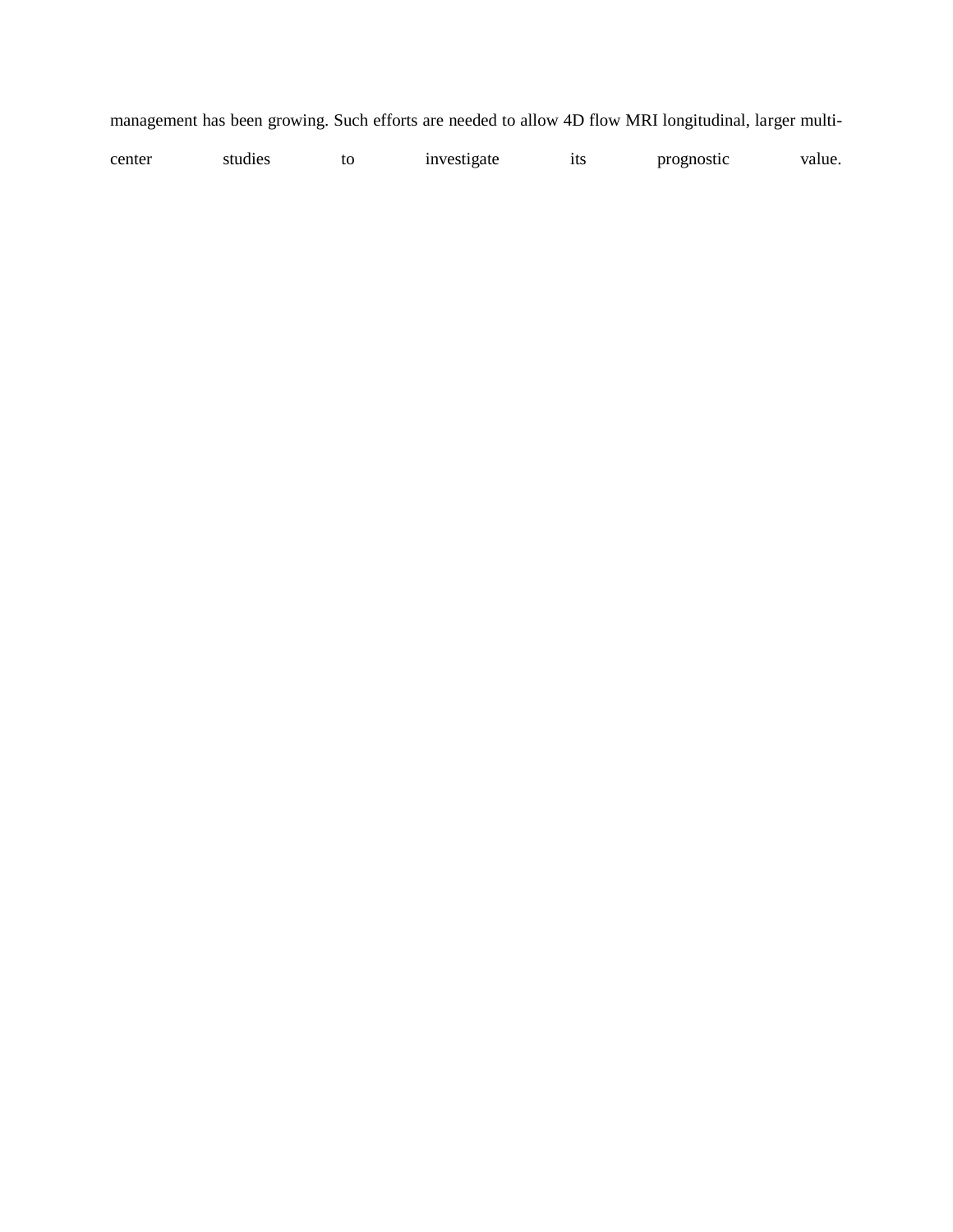# **Abstract**

**Purpose:** To 1) investigate the two-center feasibility of highly k-t accelerated 2-minute aortic 4D flow MRI; 2) evaluate its performance for the quantification of aortic velocities and wall shear stress (WSS).

**Methods:** This cross-sectional study prospectively included 68 subjects (Center I: 11 healthy volunteers [age=61±15years], 16 patients with aortic disease [age=60±10years]; Center II: 14 healthy volunteers [age=38±13years], 27 patients with aortic or cardiac disease [age=78±18years]). All subjects underwent highly accelerated 4D flow MRI (k-t acceleration with R=5) of the thoracic aorta. For comparison, conventional 4D flow MRI ( $R=2$ ) was acquired in the n=27 subjects at Center I. Data analysis included the quantification of regional peak systolic velocities and 3D WSS in the aorta.

**Results:** k-t accelerated scan times (Center I: 2:03±0:29min, Center II: 2:06±0:20min) were significantly reduced compared to conventional 4D flow (Center I: 12:38±2:25min, p<0.0001). Overall good agreement was found between the two techniques (absolute differences≤15%) but proximal aortic WSS was significantly underestimated in patients by k-t accelerated when compared to conventional 4D flow (p≤0.03). k-t accelerated 4D flow MRI was reproducible (intra- and inter-observer intraclass correlation coefficient≥0.98) and identified significantly increased peak velocities and WSS in patients with stenotic  $(p \le 0.003)$  or bicuspid (p $\le 0.04$ ) aortic valves compared to healthy volunteers. In addition, k-t acceleratedderived velocities and WSS were inversely related to age ( $r\geq$ -0.53,  $p\leq$ 0.03) for all healthy volunteers.

**Conclusion:** k-t accelerated aortic 4D flow MRI providing 2-minute scan times was feasible and reproducible at 2 centers. Although WSS can be underestimated in patients, consistent healthy ageing- and disease-related changes in aortic hemodynamics were observed.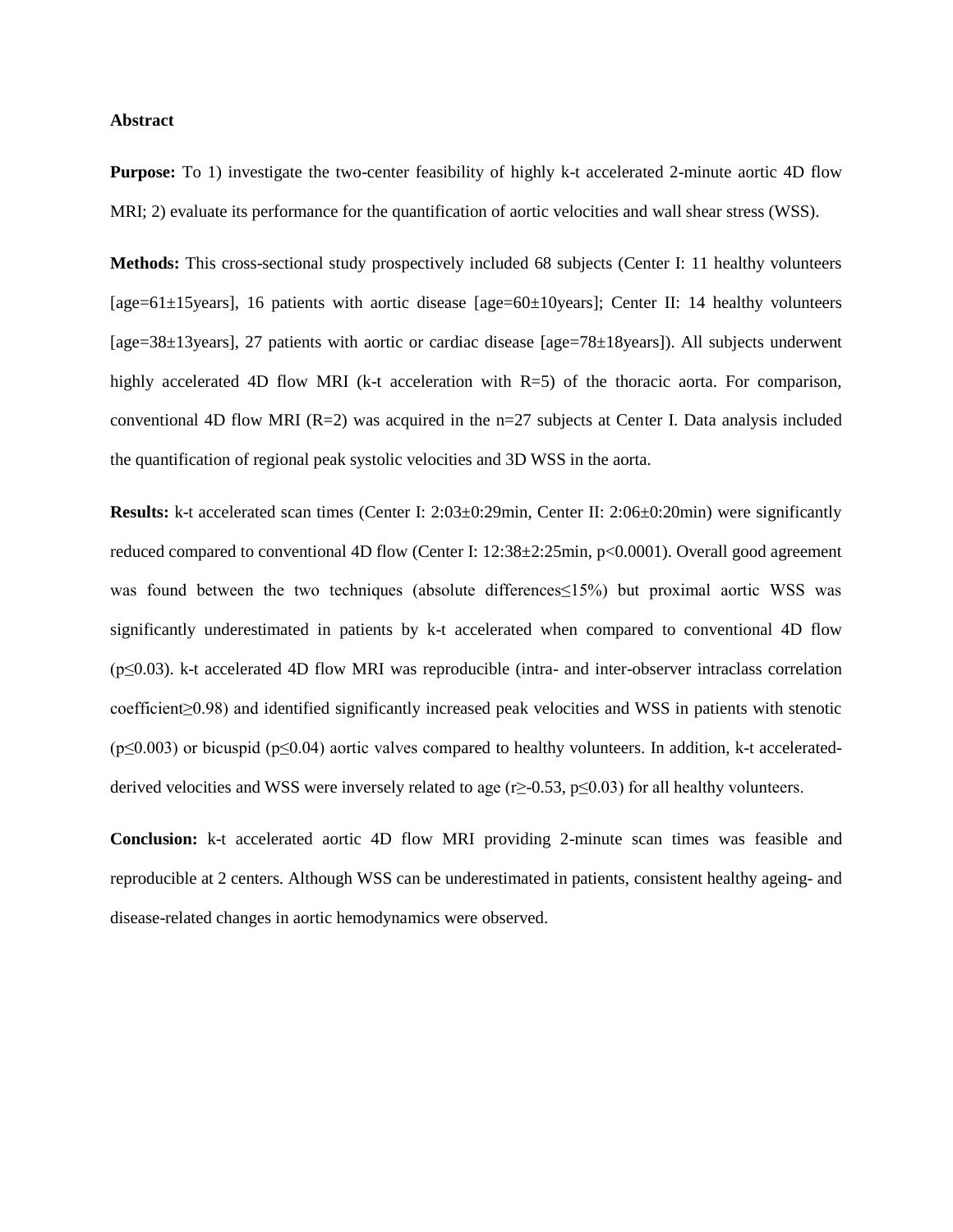# **Introduction**

Three-dimensional cine phase-contrast magnetic resonance imaging with three-directional velocity encoding, known as 4D flow MRI (1), has proven to be a useful tool for the visualization and quantification of cardiovascular hemodynamics in cardiothoracic diseases, such as congenital heart disease (2), valvular heart disease (3), or aortic abnormalities (4). However, its use in clinical routine is still hampered by lengthy scan prescription including navigator placement for respiration control, and long scan times ranging from 5 to 15 minutes for aortic applications.

Recently developed highly accelerated 4D flow MRI allows for total scan times in the order of 2 minutes. Significant scan time reduction was achieved by k-t acceleration and free breathing without respiratory navigator control, combined with a dedicated k-space sampling to minimize breathing artifacts (5). A pilot study at a single center demonstrated its technical feasibility in in-vitro flow phantom experiments, 10 healthy volunteers and 10 patients with aortic disease (5). Findings of this pilot study revealed that 2minute 4D flow MRI could reliably quantify hemodynamic indices such as velocity and flow in close agreement with conventional respiratory navigator-gated 4D flow MRI (5).

The initial application of this technique, however, was limited to MRI studies at a single center and did not assess the impact of k-t-acceleration combined with dedicated k-space sampling on more advanced derived hemodynamics metrics, such as wall shear stress (WSS) (4,6–9), or arterial stiffness indices, such as pulse wave velocity (PWV) (10,11). WSS is defined as the viscous force applied by blood flow parallel to vessel walls, and has been shown to be involved in the regulation of endothelial cell function and vessel wall remodeling via endothelial mechanotransduction (12). 4D flow MRI-based assessment of WSS has recently gained increased interest for the characterization of aortic valve disease and associated changes in aortic hemodynamics. Regionally elevated WSS has been implicated in aortic wall tissue degradation (6,13), suggesting its ability to non-invasively detect tissue disease. PWV, which is defined as the speed of the arterial blood pressure wave to travel along an artery, is inversely related to the vessel elasticity. Aortic PWV was shown to strongly and independently predict cardiovascular mortality in elderly subjects (10),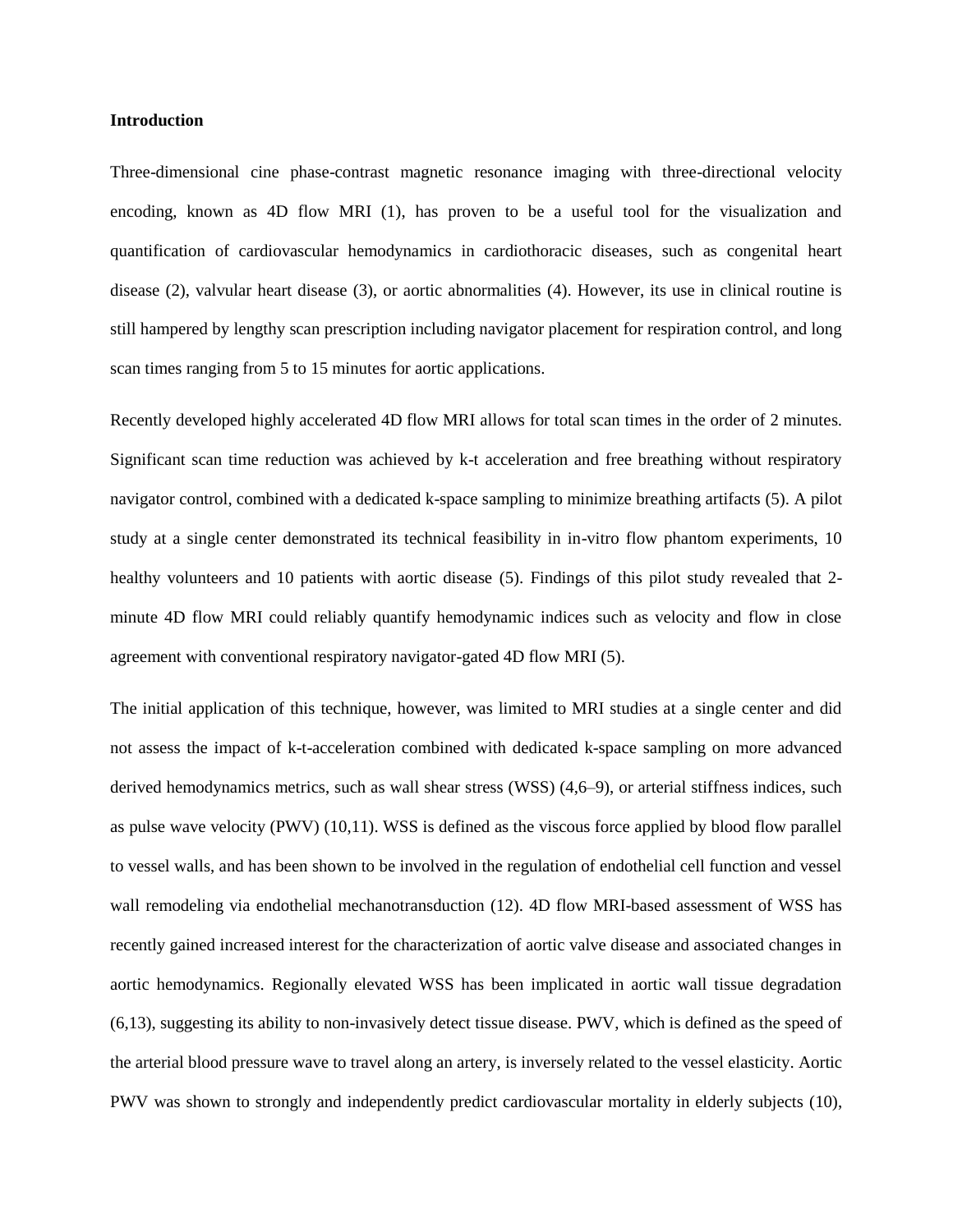and several imaging studies have reported the usefulness of MRI to provide an accurate non-invasive measurement of aortic PWV (11).

The objective of this study was to build on the previously developed 2-minute 4D flow MRI protocol and to 1) prospectively investigate the feasibility of 2-minute aortic 4D flow MRI in larger volunteer and patient cohorts at two centers; and 2) evaluate its performance for the quantification of 3D regional WSS and pulse wave velocity (PWV).

#### **Materials and Methods**

#### *Study cohort*

Healthy volunteers with no history of cardiovascular disease and patients scheduled for standard-of-care cardiothoracic MRI were prospectively recruited between July 2016 and December 2017. Approval of the local Institutional Review Boards, HIPAA compliance and informed consent from all participants were obtained. Patient recruitment at Center I targeted consecutive patients with aorta and/or aortic valve disease, while recruitment at Center II targeted all patients, due to a lower proportion of aortic disease. Center I subjects underwent both conventional respiration-controlled and k-t accelerated free breathing 4D flow MRI, while Center II subjects underwent k-t accelerated free breathing 4D flow MRI only due to time constraints. Of note, 20 out of the 71 subjects included in the present study have been previously reported (5). While the prior study investigated conventional aortic flow hemodynamic indices at a single center, in this manuscript we included more patients at the initial center, extended to another inclusion center and investigated quantification of more advanced parameters such as aortic wall shear stress and pulse wave velocity.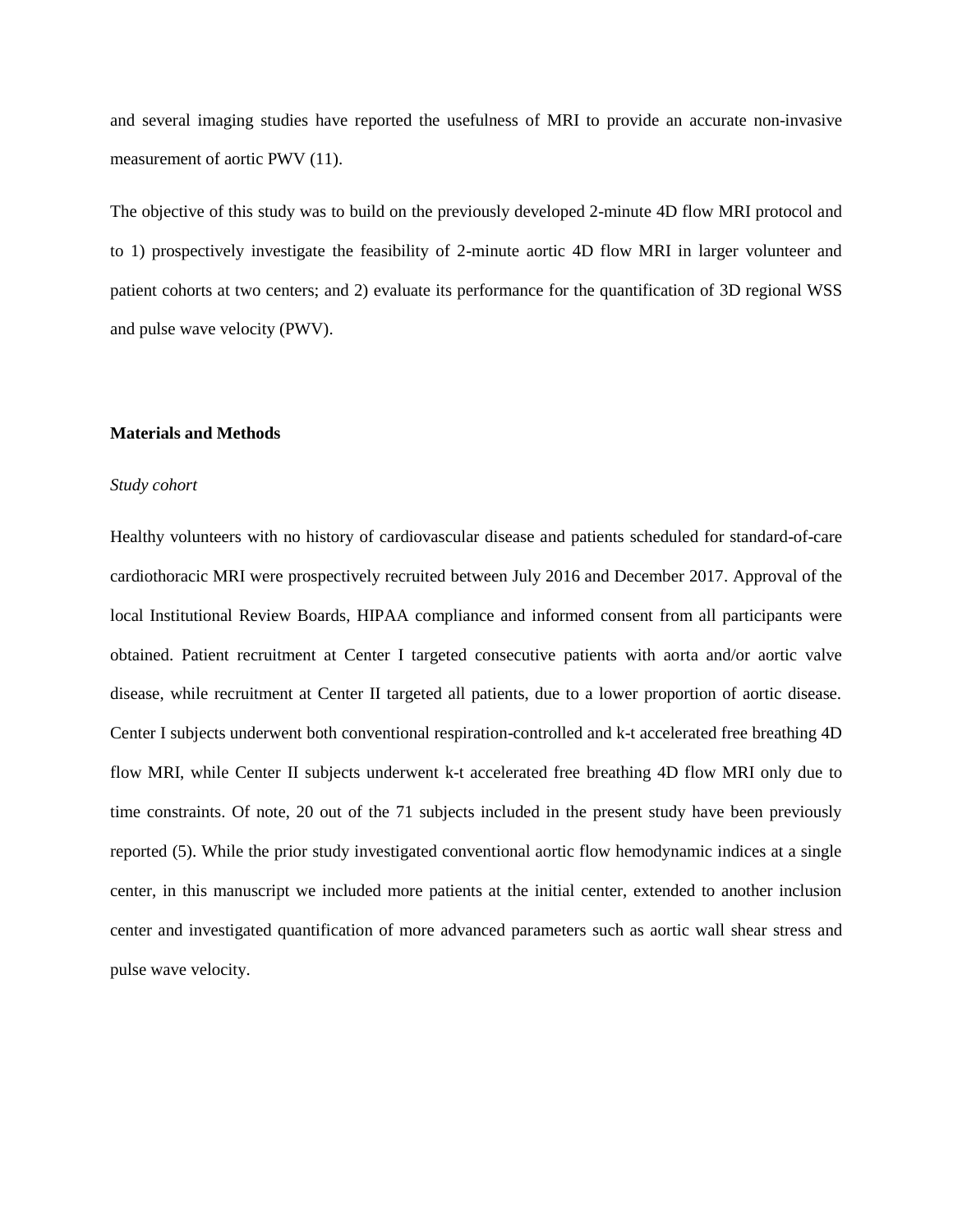#### *MRI acquisitions*

4D flow MRI was acquired in a sagittal oblique volume which included the thoracic aorta on 1.5T MRI systems (Center I: Aera or Avanto; Center II: Aera, Siemens, Germany), except for 4 Center II patients (3T Prisma, Siemens). Standard-of-care cardiothoracic MRI included the administration of Gadoliniumbased contrast agent (Center I patients: Gadavist, Bayer, Leverkusen, Germany; all Center II subjects: Dotarem, Guerbet, Villepinte, France) prior to 4D flow data acquisition, except for Center I healthy volunteers who were recruited for a non-contrast research MRI. Conventional respiration-controlled aortic 4D flow MRI was acquired at Center I according to current consensus recommendations (1) using the acquisition parameters summarized in Table 1. Briefly, navigator gating of the lung-liver interface with a fixed 16-mm acceptance window size (14), and parallel imaging GRAPPA (15) along the phase-encoding direction  $k_y$  with an acceleration factor  $R=2$  and 24 reference lines were employed. k-t accelerated free breathing aortic 4D flow MRI was acquired at both centers using similar acquisition parameters, with k-t PEAK GRAPPA (16) with R=5 and no respiration control to keep the acquisition even shorter (Table 1). To minimize respiration-related artifacts, an optimized Cartesian  $k_y-k_z$ -space filling pattern was used as described previously (5): corners were filled initially followed by a centric reordering, to prioritize k-space center acquisition and thus favor contrast over as few respiratory cycles as possible once stable patient physiological and respiratory conditions are reached. Scan time was recorded for all 4D flow MRI scans.

Standard cine balanced steady-state free precession (bSSFP) short-axis images covering the left ventricle (LV) were also acquired to compute LV stroke volume (SV) as a reference standard in subjects from Center II.

# *4D flow MRI data analysis*

The same analysis workflow which is illustrated in Figure 1 was applied to aortic 4D flow MRI datasets acquired at both centers. 4D flow MRI data pre-processing included corrections for Maxwell terms, eddy currents, velocity aliasing and noise, as well as the computation of a 3D phase-contrast MR angiogram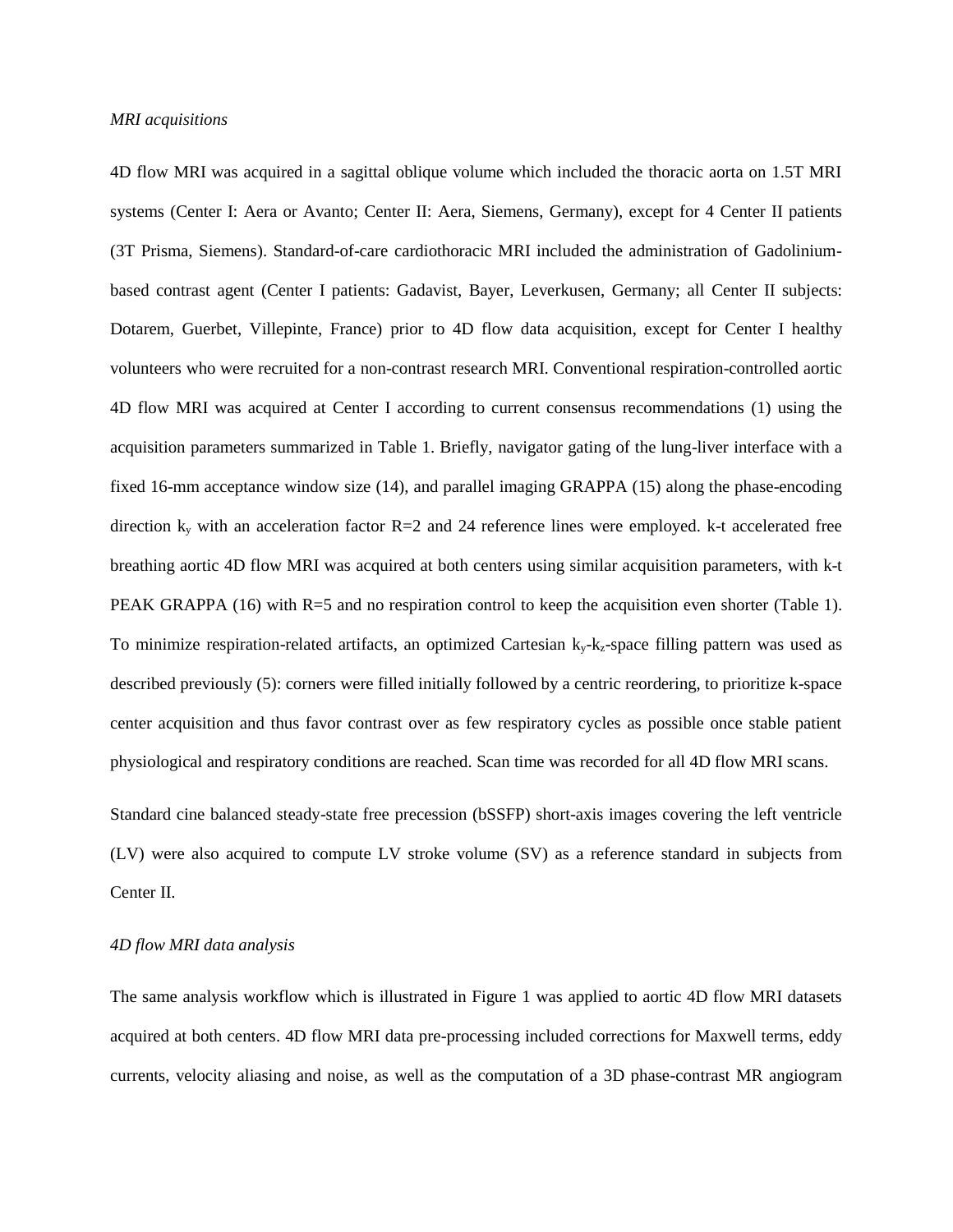(PC-MRA), using a previously described software developed in Matlab (R2017b version, The Mathworks, Natick, MA, USA) (Figure 1.a) (17). Next, a segmentation of the 3D aortic volume was generated (Mimics, Materialise NV, Louvain, Belgium) and used to mask blood flow velocities inside the thoracic aorta. Peak systole was automatically defined as the cardiac time frame with the highest velocity as averaged over the entire volume. Hemodynamic quantification included the calculation of peak systolic velocity and WSS as shown in Figure 1.b. The 3D aorta segmentation was used to calculate a systolic velocity maximal intensity projection (MIP), and volumetric peak systolic velocities were extracted in consecutive contiguous regions of interest covering the ascending aorta (AA), aortic arch, and descending aorta (DA) (18) , as defined by the following anatomic landmarks: AA: aortic valve to the most proximal supra-aortic branch (brachiocephalic trunk), arch: brachiocephalic trunk to the most distal subclavian artery, DA: subclavian artery to the level of the aortic valve. Finally, peak systolic 3D WSS on the aortic surface was calculated using a previously published 3D algorithm (19). Regional maximum WSS (defined as the mean of the absolute WSS top 2% to reduce the effect of noise, as previously proposed (7)) was extracted in 6 manually defined regions of interest covering the inner and outer wall of the AA, aortic arch and DA.

In addition, global aortic PWV was quantified from all conventional and k-t accelerated 4D flow MRI datasets collected at Center I using a previously described strategy (20,21). Briefly, a centerline of the 3D segmented aortic volume was first generated to allow automated positioning of cross-sectional planes every 4 mm along the aorta (22). Time-resolved flow rate waveforms were then computed within each 2D plane using masked velocities, and the time delay between the first most proximal aortic plane and each subsequent plane was calculated using maximal cross-correlation between the two flow rate waveforms (23). Finally, PWV was defined as the inverse slope of the linear regression on each time delay plotted according to the distance to the most proximal plane along the aortic centerline.

Stroke volume in the AA was computed from k-t accelerated 4D flow data in Center II healthy volunteers (17). First, a 2D cross-sectional plane was positioned on the 3D segmented volume at the level of the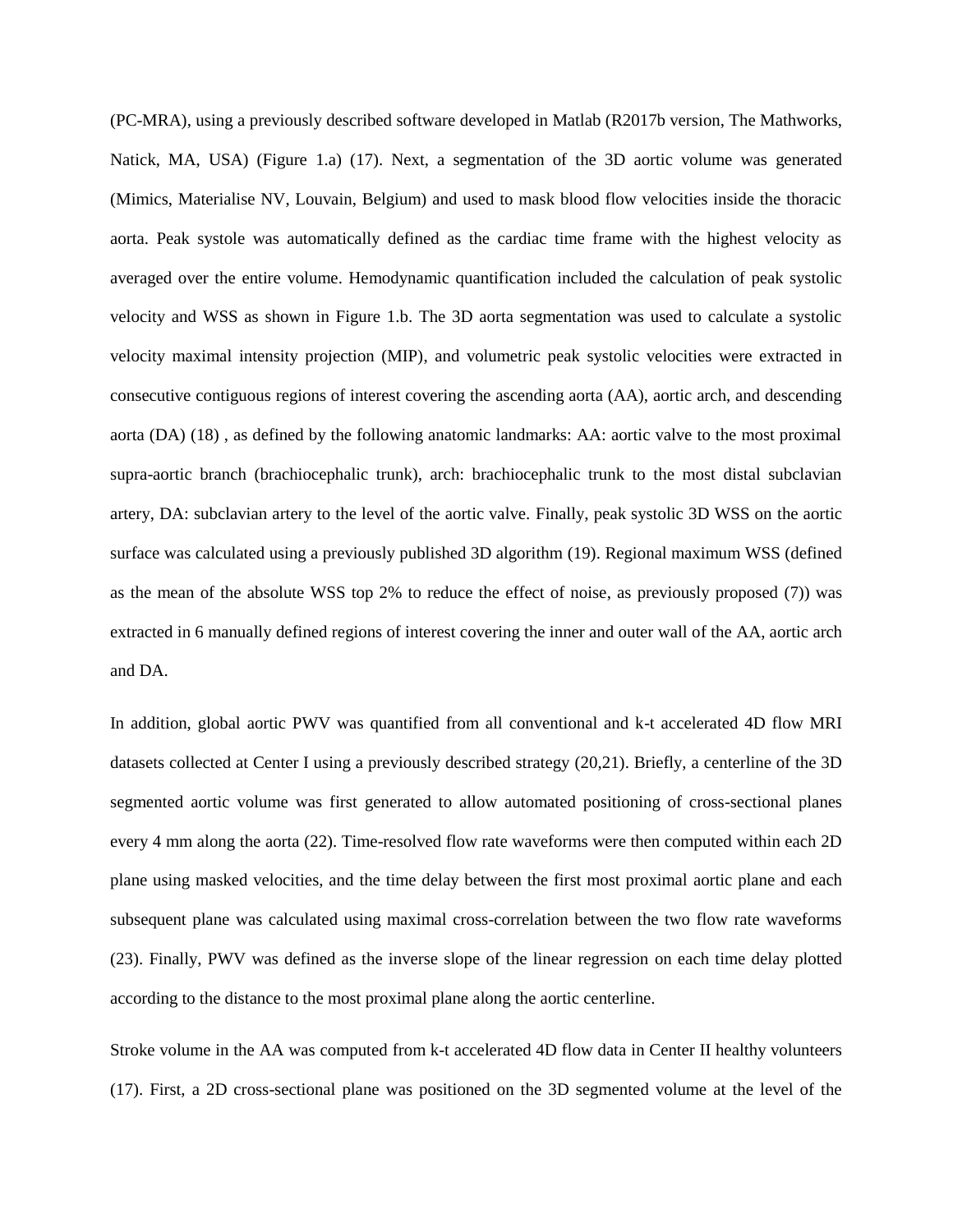pulmonary artery using EnSight (10.1.4 version, CEI, USA), in which AA borders were then delineated for each time frame of the cardiac cycle using a custom software (Matlab, MathWorks, USA). Finally net flow volume was obtained by time-integrating the flow rate waveform.

#### *Intra- and inter-observer variability of k-t accelerated 4D flow MRI-derived hemodynamic indices*

Reproducibility of the regional aortic peak systolic maximal velocity and WSS quantification was assessed by blinded repeated analysis by the first observer and by a second independent observer, for 20 randomly selected k-t accelerated 4D flow MRI datasets from both Center I and Center II (5 healthy volunteers and 5 patients from each Center).

#### *Statistical methods*

Statistical analyses were performed using Matlab (MathWorks, USA). The Lilliefors test was used to test for normal distribution of subjects' basic characteristics, scan times, as well as aortic hemodynamic and stiffness parameters, which were provided as mean  $\pm$  standard deviation. Comparisons between conventional and k-t accelerated 4D flow MRI acquired in the same subjects at Center I, as well as between cine bSSFP- and k-t accelerated 4D flow-derived LV SV at Center II, were performed using Wilcoxon signed-rank tests, Bland-Altman analyses and intraclass correlation coefficients (ICC). Mean biases, limits of agreement  $(\pm 1.96 \times \text{standard deviations})$  and absolute differences between the 2 techniques, expressed as the percentage of the reference standard, were calculated. Bland-Altman analyses and ICC were further used to study intra- and inter-observer variability. Differences in k-t accelerated 4D flow scan times between Center I and Center II, as well as differences between patients and healthy volunteers, were evaluated using a Wilcoxon rank sum test. Finally, the relationship with age of k-t accelerated 4D flow MRI-derived aortic velocity and WSS indices was investigated using linear regressions and pooling of Centers I and II data. Spearman's rank correlation coefficients r were calculated. A p value  $\leq 0.05$  was considered statistically significant.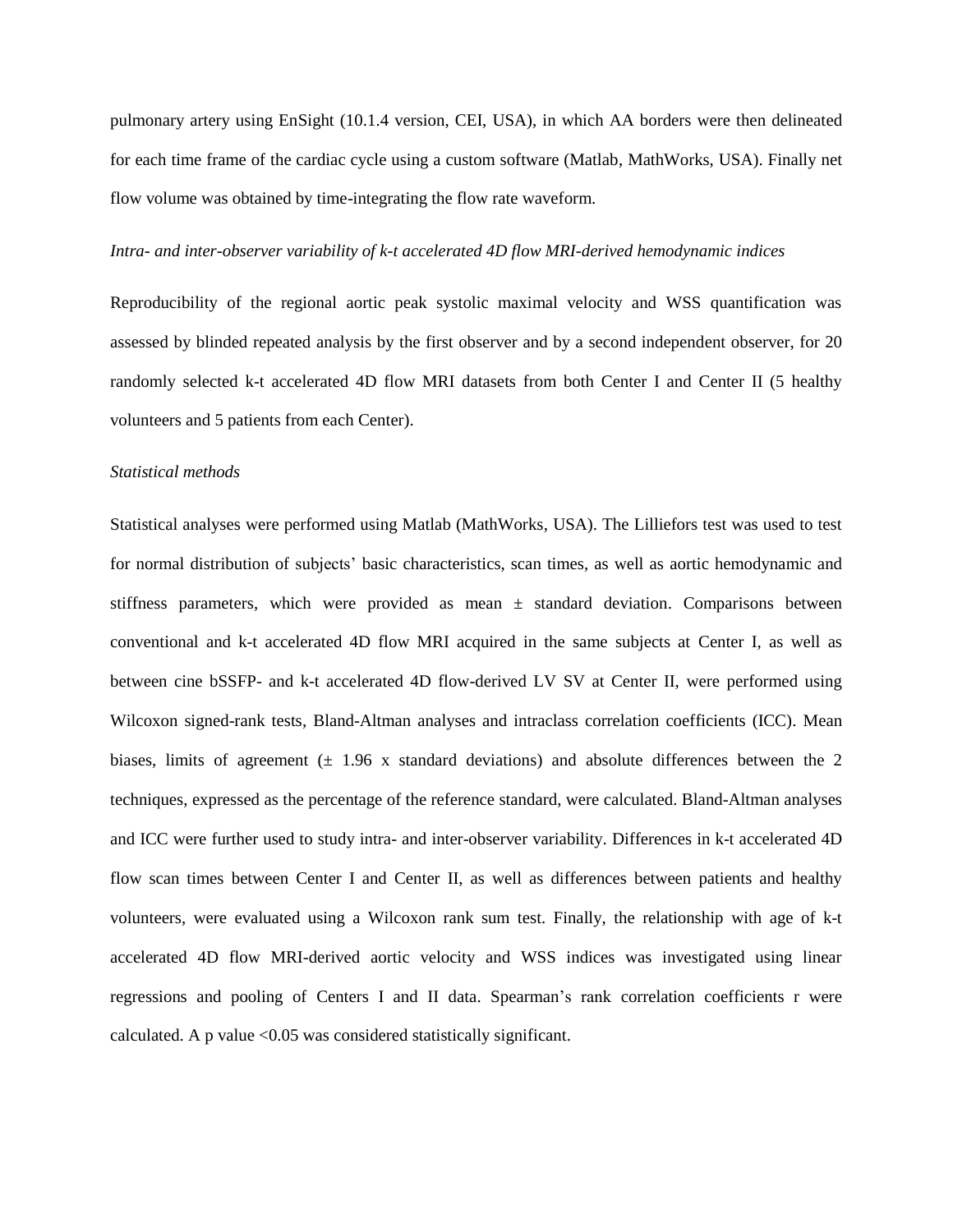# **Results**

#### *Study cohort*

A total number of 71 subjects were recruited from both centers. One patient dataset from Center I and 2 patient datasets from Center II were excluded, due to complete signal loss in the 4D flow images in the DA as a result of previous stented aortic coarctation and volume orientation mispositioning, respectively. Basic characteristics of the resulting 68 subjects (n=25 healthy volunteers, n=43 patients) are summarized in Table 2. Patients recruited at Center I had various concomitant diseases: 9 had aortic dilation or aneurysm, 8 had a bicuspid aortic valve (BAV), 4 had aortic valve stenosis (AS), one had aortic valve regurgitation (AR), 3 had previously undergone surgery (two underwent aortic valve replacement (AVR), including one with aortic repair, and one underwent repair of type A aortic dissection). Patients recruited at Center II were referred for aortic disease (n=6), cardiac disease (n=20) and type II diabetes with dyspnea (n=1). Among patients with aortic disease, one had aortic dilation with AR, 4 had AS, one had had concomitant AVR and dissection repair. Cardiac disease ranged from coronary artery disease (n=5) including myocardial infarction  $(n=2)$ , heart failure  $(n=7)$ , hypertensive disease  $(n=3)$ , dilated cardiomyopathy  $(n=2)$ , dilation of all cardiac chambers  $(n=1)$ , myocarditis  $(n=1)$  and cardiac mass  $(n=1)$ .

#### *Conventional vs. k-t accelerated aortic 4D flow MRI at Center I*

Scan times are provided in Table 2, confirming significantly shorter k-t accelerated 4D flow MRI acquisitions when compared to conventional 4D flow MRI in the n=27 subjects recruited at Center I  $(p<0.0001)$ .

Figure 2.a illustrates aortic peak systolic velocity MIPs and 3D aortic systolic WSS magnitude in representative examples of a healthy volunteer and patients from Center I, obtained using conventional and k-t accelerated 4D flow MRI. Similar aortic velocity and WSS patterns were observed between the two techniques. The corresponding quantitative regional aortic hemodynamic indices as obtained using conventional and k-t accelerated 4D flow MRI are summarized in Table 3 and Figure 3 (Bland-Altman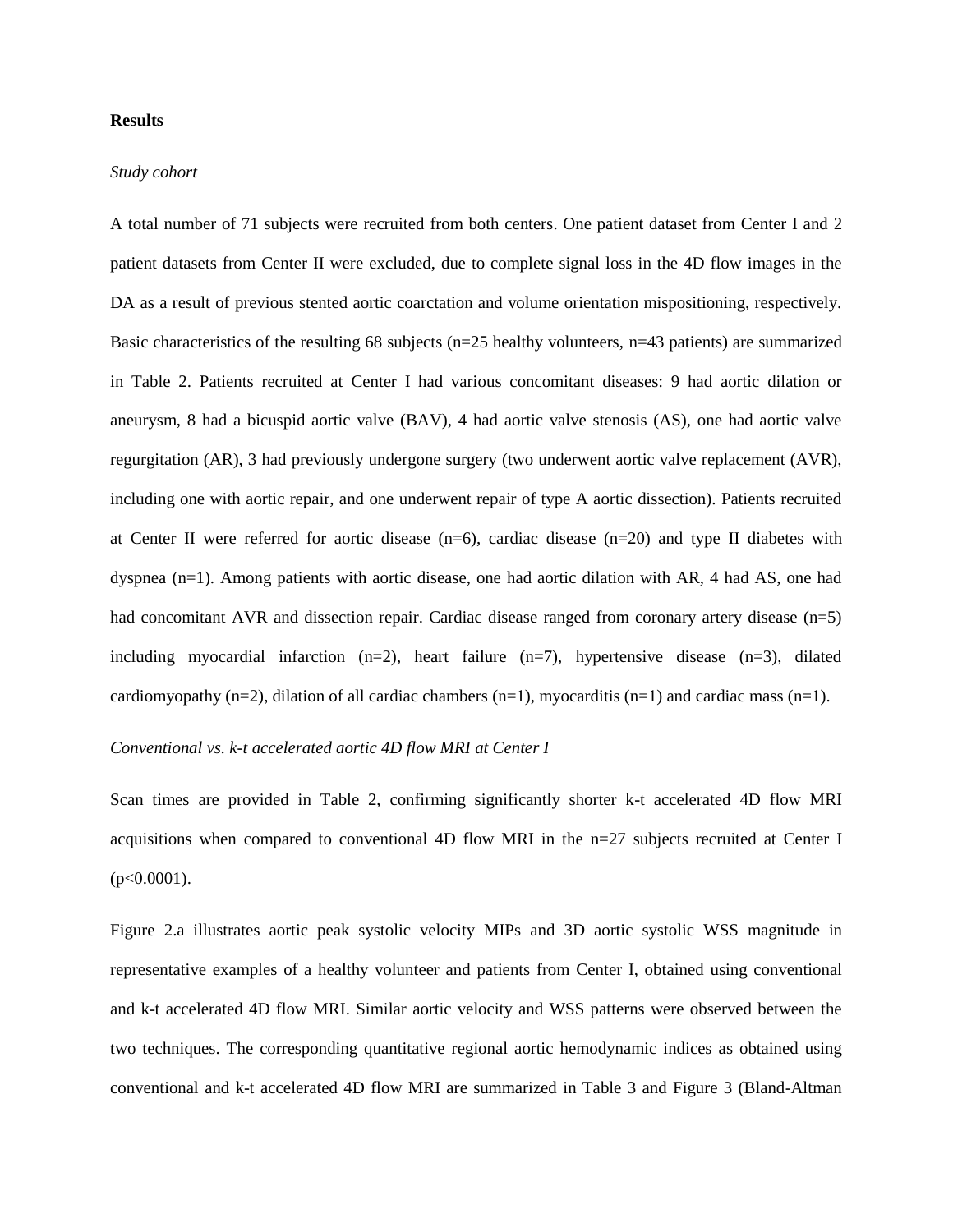diagrams). Discrepancies between both methods were overall higher for WSS (absolute differences averaged over the whole group and ICC in the inner AA:  $12\pm14\%$  and ICC=0.87; outer AA:  $13\pm8.9\%$  and ICC=0.89; inner arch:  $14\pm15\%$  and ICC=0.91; outer arch:  $15\pm12\%$  and ICC=0.92; inner DA:  $13\pm13\%$  and ICC=0.71; outer DA:  $11\pm13\%$  and ICC=0.74) than for velocity (AA:  $5.2\pm4.3\%$  and ICC=0.98; arch:  $10±15%$  and ICC=0.95; DA:  $9.6±10%$  and ICC=0.77). Only AA WSS in patients was significantly underestimated by k-t accelerated 4D flow when compared to the conventional approach ( $p=0.03$  and p=0.02 on the inner and outer curvature, respectively).

Finally, after exclusion of a 71-yo outlier in which we obtained non-physiological values including using conventional 4D flow data, global aortic PWV was significantly different between conventional and k-t accelerated techniques (11.0 $\pm$ 3.3 m/s vs. 9.7 $\pm$ 2.8 m/s, p=0.003; mean bias [limits of agreement] = 1.3 [-2.5;5.1] m/s; absolute difference =  $15\pm21\%$ ; ICC = 0.73).

#### *k-t accelerated 4D flow MRI at Center II*

k-t accelerated 4D flow scan times in the order of 2 minutes were also achieved for the n=41 subjects recruited at Center II (Table 2). Representative examples of peak systolic aortic velocity MIP and 3D WSS magnitude from subjects recruited at Center II are provided in Figure 2.b. Quantitative values in healthy volunteers and patients are provided in Table 4.

LV SV obtained in healthy volunteers (n=14) was  $98\pm 23$  and  $84\pm 18$  mL using cine bSSFP and k-t accelerated 4D flow data ( $p=0.0002$ ), respectively, resulting in mean bias [limits of agreement] = -14 [-35;6.3] mL, absolute difference =  $-14\pm9.1\%$  and ICC = 0.70.

*k-t accelerated 4D flow MRI - full cohort*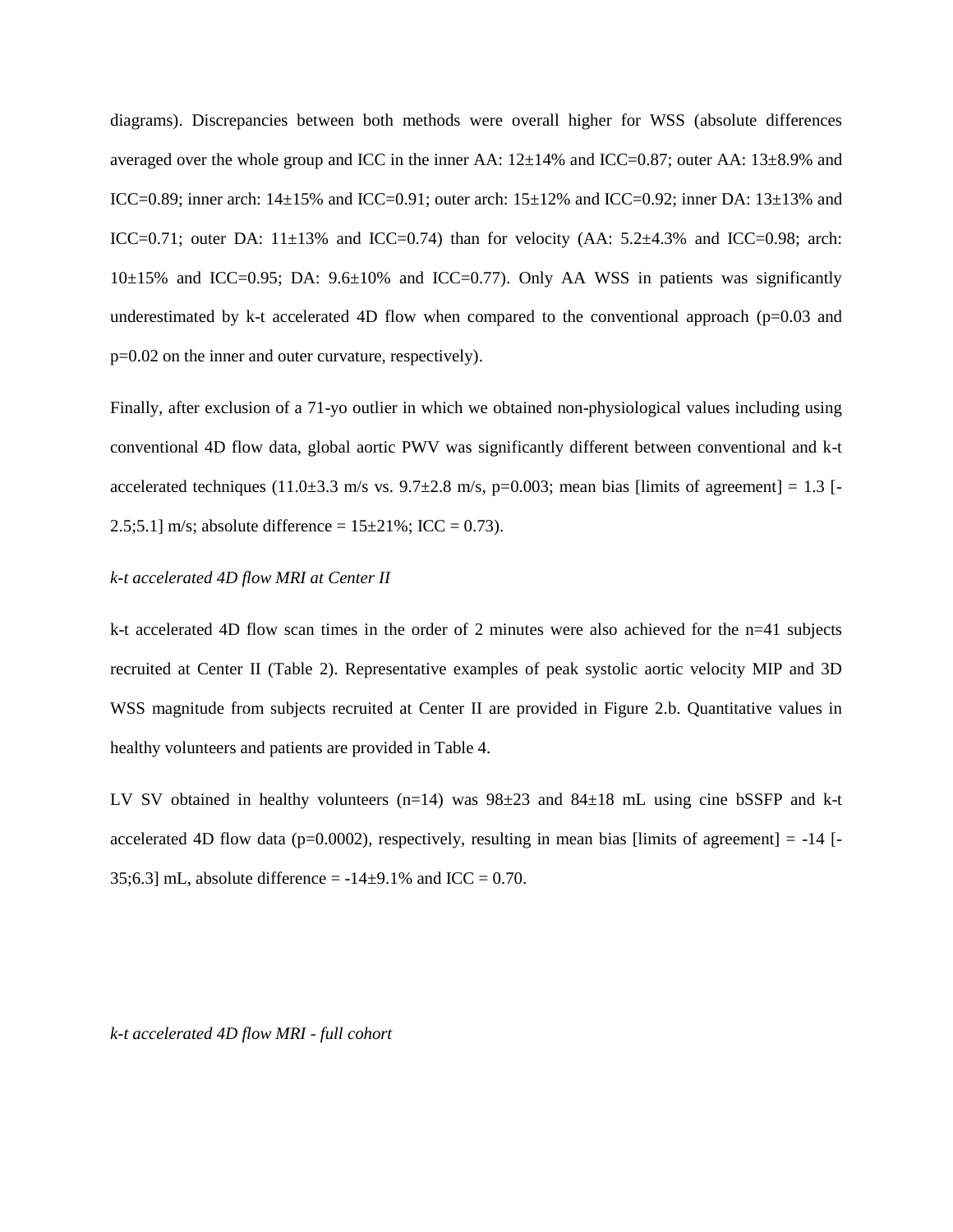Significant inverse relationships were obtained between healthy volunteers' age and k-t accelerated 4D flow MRI-derived systolic peak velocities (aortic arch: r=-0.64, p=0.0005; DA: r=-0.75, p<0.0001) as well as maximum WSS (inner arch:  $r=0.57$ ,  $p=0.003$ ; outer arch:  $r=-0.53$ ,  $p=0.007$ ; inner DA:  $r=-0.81$ , p<0.0001; outer DA: r=-0.80, p<0.0001), across the entire cohort of 25 controls recruited at both centers (Figure 4).

In patients, as illustrated in Figure 2, k-t accelerated 4D flow was able to reproduce the expected diseaserelated changes in aortic hemodynamics when compared to healthy volunteers at both centers: regionally elevated systolic WSS and velocity in the AA of patients with AS, reduced WSS in patients with hypertension or dilated aorta and no AS, altered AA flow following surgery. Differences compared to healthy volunteers were significant for the following subgroups (Figure 5): AS (AA velocity: 98% increase, p<0.0001; inner AA WSS: 54% increase, p=0.003; outer AA WSS: 51% increase, p=0.001), BAV (AA velocity: 47% increase, p=0.01; outer AA WSS: 29% increase, p=0.04) and hypertension (inner AA WSS: 19% decrease, p=0.04; outer AA WSS: 24% decrease, p=0.05). The WSS decrease in patients with a dilated aorta and no aortic valve disease when compared to healthy volunteers did not reach statistical significance (inner AA: 12% decrease, p=0.08; outer AA: 10% decrease, p=0.29).

Finally, good intra- and inter-observer reproducibility at both Centers was found for the estimation of aortic hemodynamic indices provided by k-t accelerated 4D flow MRI (Table 5).

#### **Discussion**

The purpose of this work was to assess the two-center feasibility of a recently proposed k-t accelerated free breathing aortic 4D flow MRI sequence under 2 minutes, as well as its ability to quantify reliable velocity and WSS indices. Our main findings were: 1) k-t accelerated aortic 4D flow MRI was feasible with short scan time and without the need for respiratory navigator placement, in prospectively recruited healthy volunteers and patients at two centers, 2) on average, two minute-scan time was achieved in study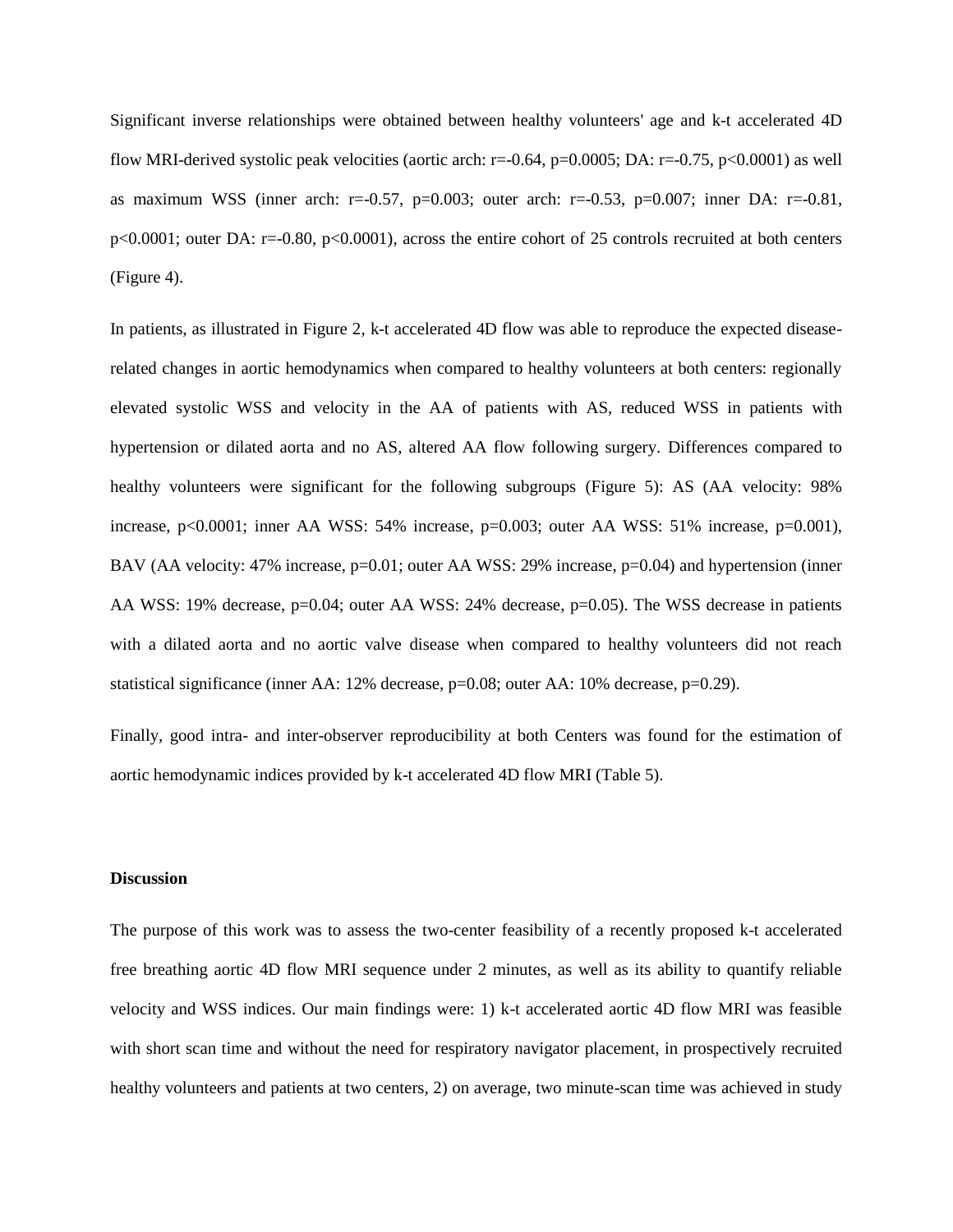cohorts at both centers, which was significantly shorter than conventional navigator-gated 4D flow, 3) peak systolic velocities in all regions as well as distal aortic systolic maximum WSS were equivalent in both healthy volunteers and patients, 4) in patients, proximal aortic WSS was significantly underestimated compared to conventional 4D flow-derived WSS, 5) aortic hemodynamic indices provided by k-t accelerated 4D flow were reproducible and reflected the expected age- and disease-related alterations.

While the k-t accelerated aortic 4D flow MRI sequence was successfully acquired in the 71 prospective healthy volunteers and patients at both centers, three datasets had to be excluded from the analysis because of either acquisition volume mispositioning or signal loss, which was easily explained by the presence of a stent (24). In agreement with a pilot study (5), we found that scan times were in the order of 2 minutes and thus on average 6 times shorter compared to navigator-gated aortic 4D flow MRI.

The findings of this study demonstrated that accelerated 4D flow MRI was able to provide reliable velocities when compared to conventional 4D flow MRI in the AA, aortic arch and DA. This is in agreement with recent works investigating various ways to accelerate 4D flow MRI, from k-t acceleration (5), self-gated ultra-short echo time (25), low-rank matrix structure and Hadamard sparsity (26), echoplanar imaging (27), pseudo-random variable-density Cartesian undersampling combined with k-t SPARSE-SENSE (28), to hybrid one- and two-sided flow encodings only (29). Other recent studies have focused on reducing 4D flow scan times down to a single breath-hold based on spiral sampling combined with dynamic compressed sensing (30) or Bayesian imaging approach (31), which allows to avoid both respiratory motion and the use of lengthy navigator. This growing literature on the application of acceleration techniques to 4D flow MRI suggests the opportunity to foster its clinical use, which is today often limited by long scan times.

Previous work also demonstrated the agreement between k-t accelerated and conventional 4D flow MRI in the estimation of aortic net volume (5). In the present study, due to the lack of a 4D flow reference at the second Center, we compared k-t accelerated flow volume to standard-of-care bSSFP-derived LV SV in healthy volunteers and found reasonable relationship, with values and mean bias which were similar to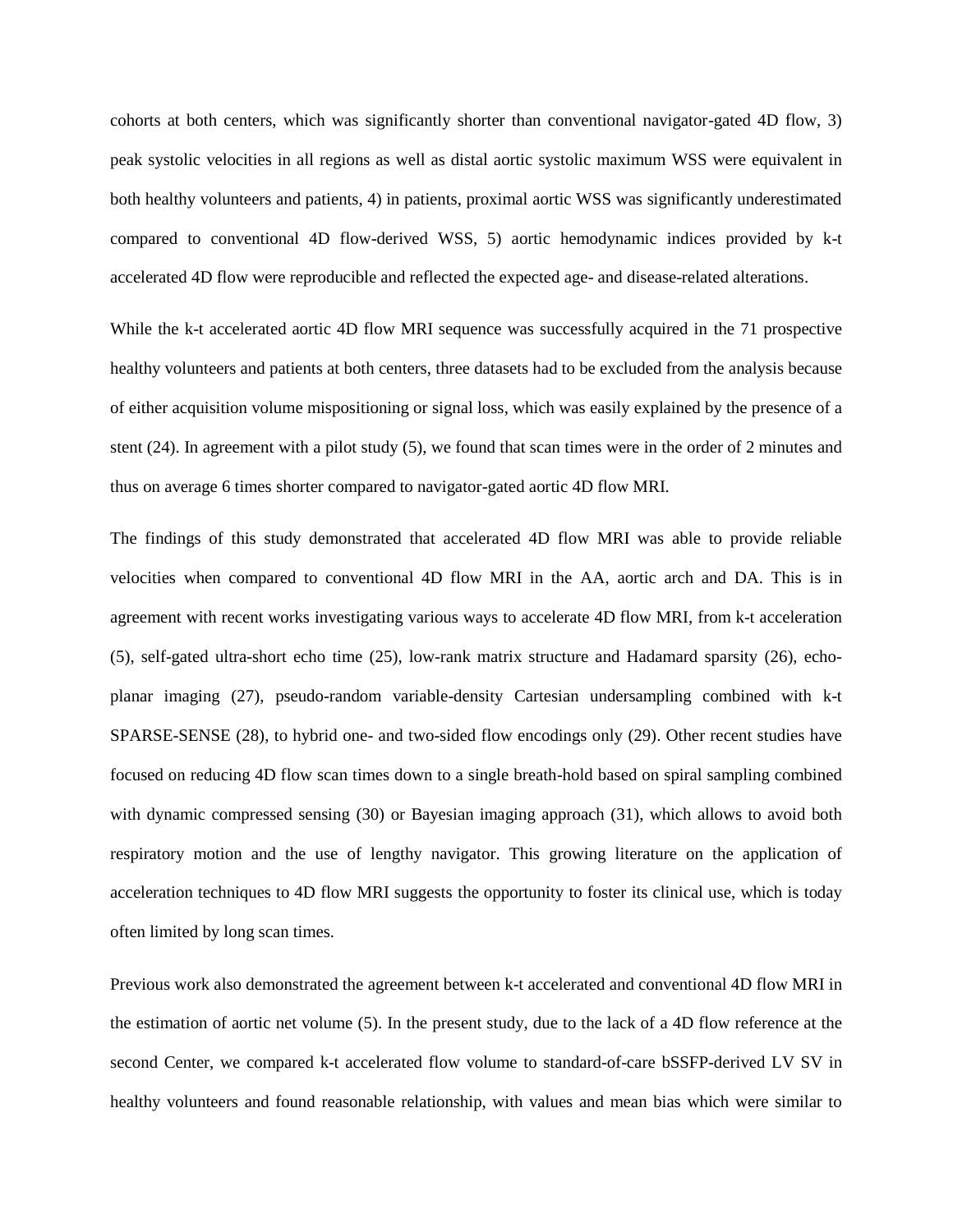previously reported findings (18 healthy volunteers; 4D flow-derived aortic flow volume =  $81\pm24$  mL vs. LV SV =  $97\pm14$  mL, resulting in mean bias =  $-15\pm44$  mL) (32).

We further investigated aortic 3D WSS and found increased discrepancies between k-t accelerated and conventional 4D flow MRI. The underestimation of k-t accelerated-derived WSS was significant in patients with aortic disease for both the AA inner and outer curvature walls, and we observed heteroscedastic Bland-Altman plots with higher discrepancy obtained for higher WSS values. This could be explained by several factors, including respiratory motion and differences in spatial and temporal resolutions that could underestimate complex hemodynamic alterations, as well as between the two imaging acceleration techniques (standard GRAPPA vs. k-t acceleration). Indeed, in agreement with our findings, significant differences were previously shown in aortic WSS estimated using k-t GRAPPA accelerated 4D flow with an acceleration factor  $R=5$  when compared to GRAPPA with  $R=2$ , with the same spatial and temporal resolutions (33). Another study on a realistic thoracic aortic phantom reported a significant underestimation of WSS using 4D flow when reducing spatial and temporal resolutions, with a higher sensitivity to the former (34). A 70% difference in WSS was found when reducing resolutions from 1.5x1.5x2.0mm<sup>3</sup> and 20ms to 2.5x2.5x4.0mm<sup>3</sup> and 40ms, respectively (34). Future studies should investigate their separate effects and subsequently define optimized spatial and temporal resolutions as well as acceleration.

Nonetheless, aortic velocity and WSS provided by k-t accelerated 4D flow were able to characterize expected age- and disease-related alterations. First, we found that both indices significantly decreased with age in healthy volunteers, as previously described (8,35,36). We further obtained correlation coefficients similar to those previously reported using aortic 4D flow MRI ( $r=0.57$ ,  $p<0.001$  for velocity and  $r=0.62$ , p<0.001 for WSS in 56 controls aged from 19 to 78 years (36); r=0.58, p=0.012 for circumferential WSS and r=0.71, p<0.0001 for axial WSS in 24 controls aged from 21 to 74 years (8)). Furthermore, our indices were able to characterize the known increase in proximal aortic velocity (37) and WSS (38,39) in patients with AS when compared to healthy volunteers. In accordance with the literature, patients with a BAV also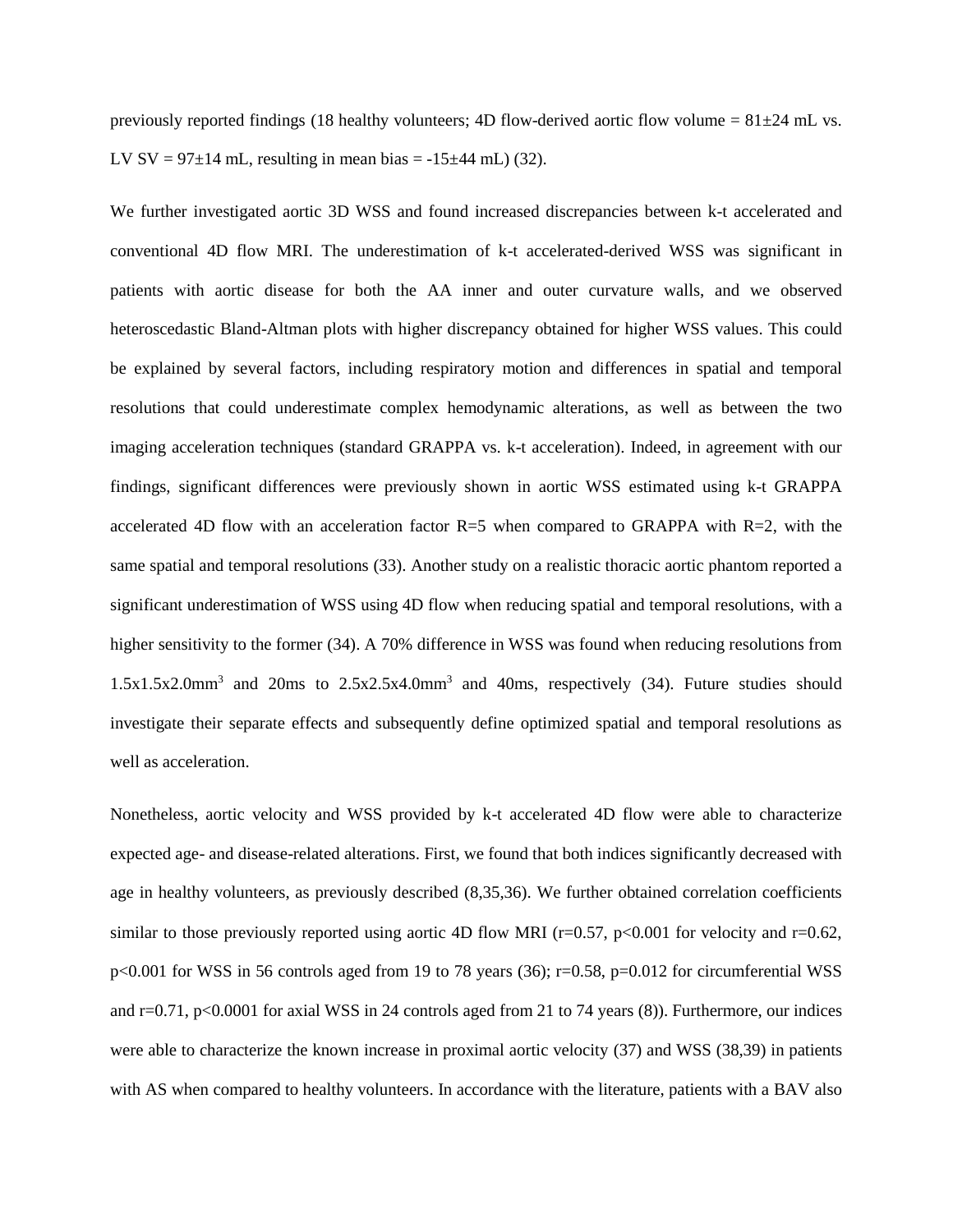demonstrated a significant increase in peak velocity (40) along with asymmetrically increased WSS on the AA outer wall (41). Conversely, we observed the previously reported decrease in AA WSS in patients with hypertension (42) and in the 5 patients with a dilated aorta and no AS/BAV (37,39,43), although the latter was not significant. Finally, post-surgery 4D flow MRI data revealed various aortic hemodynamic changes (4,7); however, due to the low number of patients and heterogeneity of procedures, we did not find any significant differences compared to healthy volunteers. Importantly, observed significant differences in aortic valve disease patients compared to healthy volunteers were larger than WSS underestimation vs. conventional 4D flow, and similar to previous findings reported in a large cohort of 571 patients using a conventional 4D flow MRI technique: patients with AS had increased regional AA WSS by 16-177%, and patients with a BAV had an increased outer AA WSS by 9-34% (39). In addition, the intra- and inter-observer variability of k-t accelerated 4D flow MRI-derived WSS was much lower than these physiologic WSS differences, and similar to previously reported conventional 4D flow reproducibility (mean difference  $\leq 0.09$  [-0.3; 0.5] Pa for WSS (7) and 0.01 m/s, ICC = 0.98 for velocity  $(18)$ .

Finally, we found significantly different global aortic pulse wave velocity between conventional and k-t accelerated 4D flow MRI data. We speculate that respiration control, spatial resolution, as well as temporal resolution may have contributed to the observed PWV differences as previously demonstrated (44). More studies are needed to further investigate the clinical value of k-t accelerated 4D flow-derived aortic PWV.

The main limitation of our study is the small and heterogeneous population, although we were able to retrieve statistically significant findings that were consistent with literature. Populations were also different between the 2 institutions, in terms of disease but also age and gender distributions, due to the prospective feature of our study. Different scanners were used, including different field strengths. However only 4/68 subjects were scanned at 3T while all the other 94% of subjects were scanned at 1.5T; moreover, such field strengths were previously shown to be of identical performance for the quantification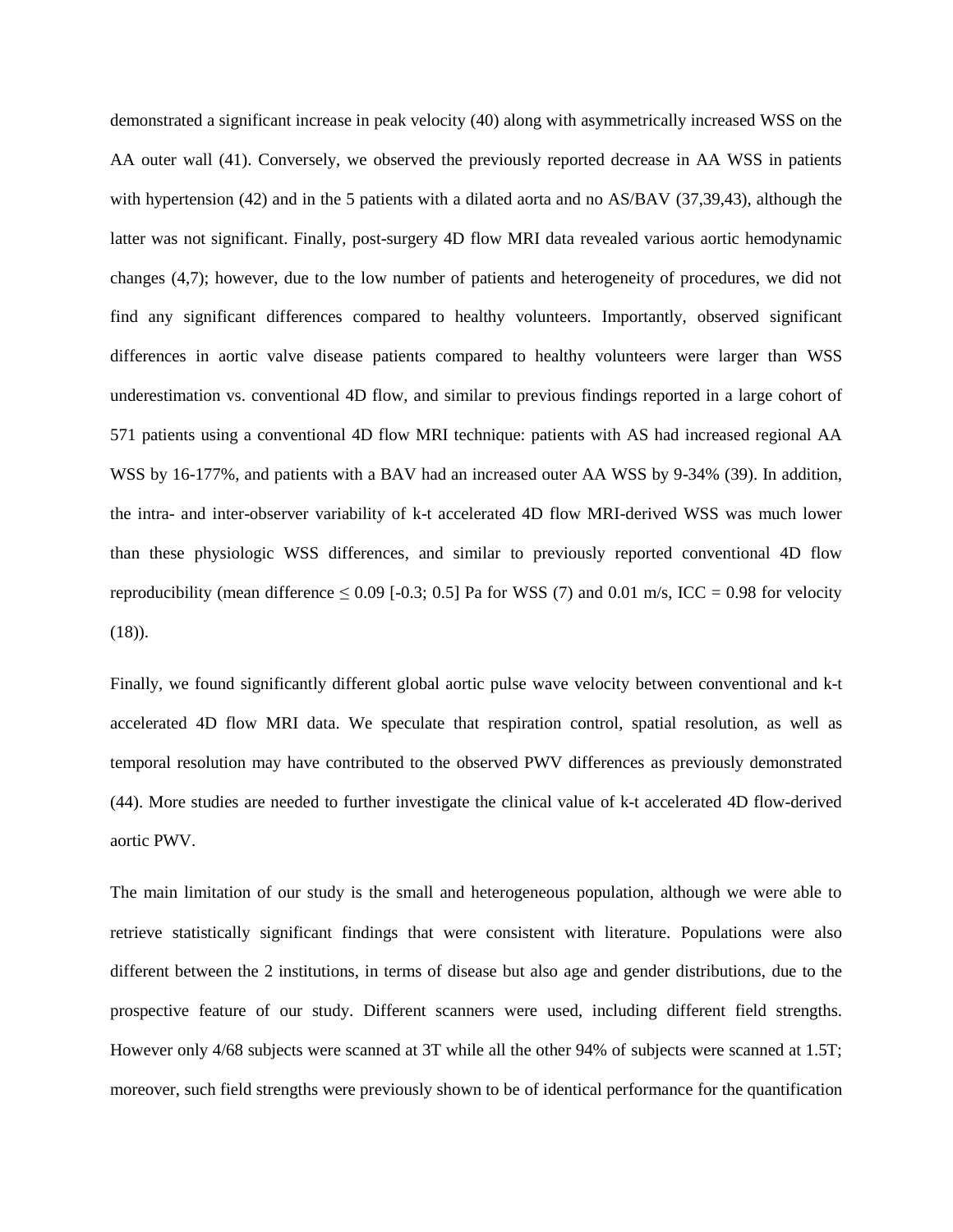of aortic peak systolic velocity or WSS (45). An additional drawback is related to the lack of a gold standard for aortic hemodynamic measurements since invasive procedures could not be performed. Instead, we chose to define 4D flow MRI acquired according to the current consensus (1) at Center I and conventional cine bSSFP left ventricular stroke volume measurements at Center II, as a reference standard. Further interscan test-retest studies will be needed to demonstrate the reproducibility of this k-t accelerated 4D flow MRI technique. This preliminary multi-center effort should be extended to more institutions both with and without experience with cardiovascular MRI to confirm the feasibility of such sequence. Finally, a technical limitation is related to the lengthy image reconstruction time which could reach up to 12 minutes, which can be shortened by improved GPU-based implementation in future studies.

# **Conclusion**

The findings of this study demonstrate the dual-center feasibility of 2-minute k-t accelerated aortic 4D flow MRI, which was able to characterize consistent healthy ageing- and disease-related changes in velocity and WSS, although the latter was significantly underestimated in the proximal aorta of patients when compared to conventional 4D flow. Such efforts in fostering 4D flow clinical use are crucial to allow longitudinal, larger multi-center studies needed to establish specific aortic hemodynamic indices reference normal ranges.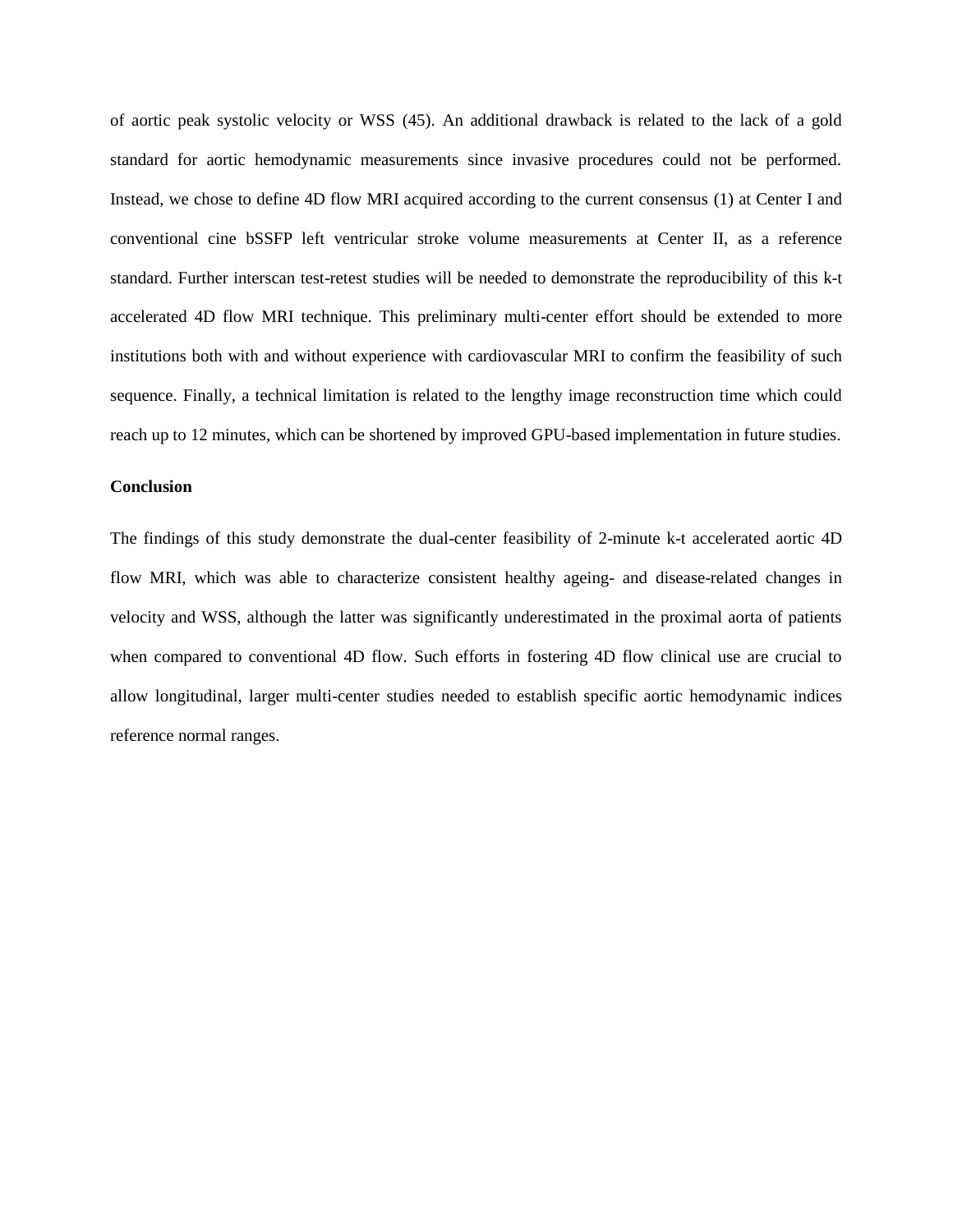#### **References**

- 1. Dyverfeldt P, Bissell M, Barker AJ, et al. 4D flow cardiovascular magnetic resonance consensus statement. J Cardiovasc Magn Reson 2015;17(1):72. doi: 10.1186/s12968-015-0174-5
- 2. Driessen MMP, Schings MA, Sieswerda GT, et al. Tricuspid flow and regurgitation in congenital heart disease and pulmonary hypertension: comparison of 4D flow cardiovascular magnetic resonance and echocardiography. J Cardiovasc Magn Reson 2018;20(1):5. doi: 10.1186/s12968-017- 0426-7
- 3. Binter C, Gotschy A, Sündermann SH, et al. Turbulent Kinetic Energy Assessed by Multipoint 4- Dimensional Flow Magnetic Resonance Imaging Provides Additional Information Relative to Echocardiography for the Determination of Aortic Stenosis Severity. Circ Cardiovasc Imaging 2017;10(6):e005486. doi: 10.1161/CIRCIMAGING.116.005486
- 4. Bissell MM, Loudon M, Hess AT, et al. Differential flow improvements after valve replacements in bicuspid aortic valve disease: a cardiovascular magnetic resonance assessment. J Cardiovasc Magn Reson 2018;20(1):10. doi: 10.1186/s12968-018-0431-5
- 5. Bollache E, Barker AJ, Dolan RS, et al. k-t accelerated aortic 4D flow MRI in under two minutes: Feasibility and impact of resolution, k-space sampling patterns, and respiratory navigator gating on hemodynamic measurements. Magn Reson Med 2018;79(1):195–207. doi: 10.1002/mrm.26661
- 6. Guzzardi DG, Barker AJ, van Ooij P, et al. Valve-Related Hemodynamics Mediate Human Bicuspid Aortopathy: Insights From Wall Shear Stress Mapping. J Am Coll Cardiol 2015;66(8):892–900. doi: 10.1016/j.jacc.2015.06.1310
- 7. Bollache E, Fedak PWM, van Ooij P, et al. Perioperative evaluation of regional aortic wall shear stress patterns in patients undergoing aortic valve and/or proximal thoracic aortic replacement. J Thorac Cardiovasc Surg 2018;155(6):2277-2286.e2. doi: 10.1016/j.jtcvs.2017.11.007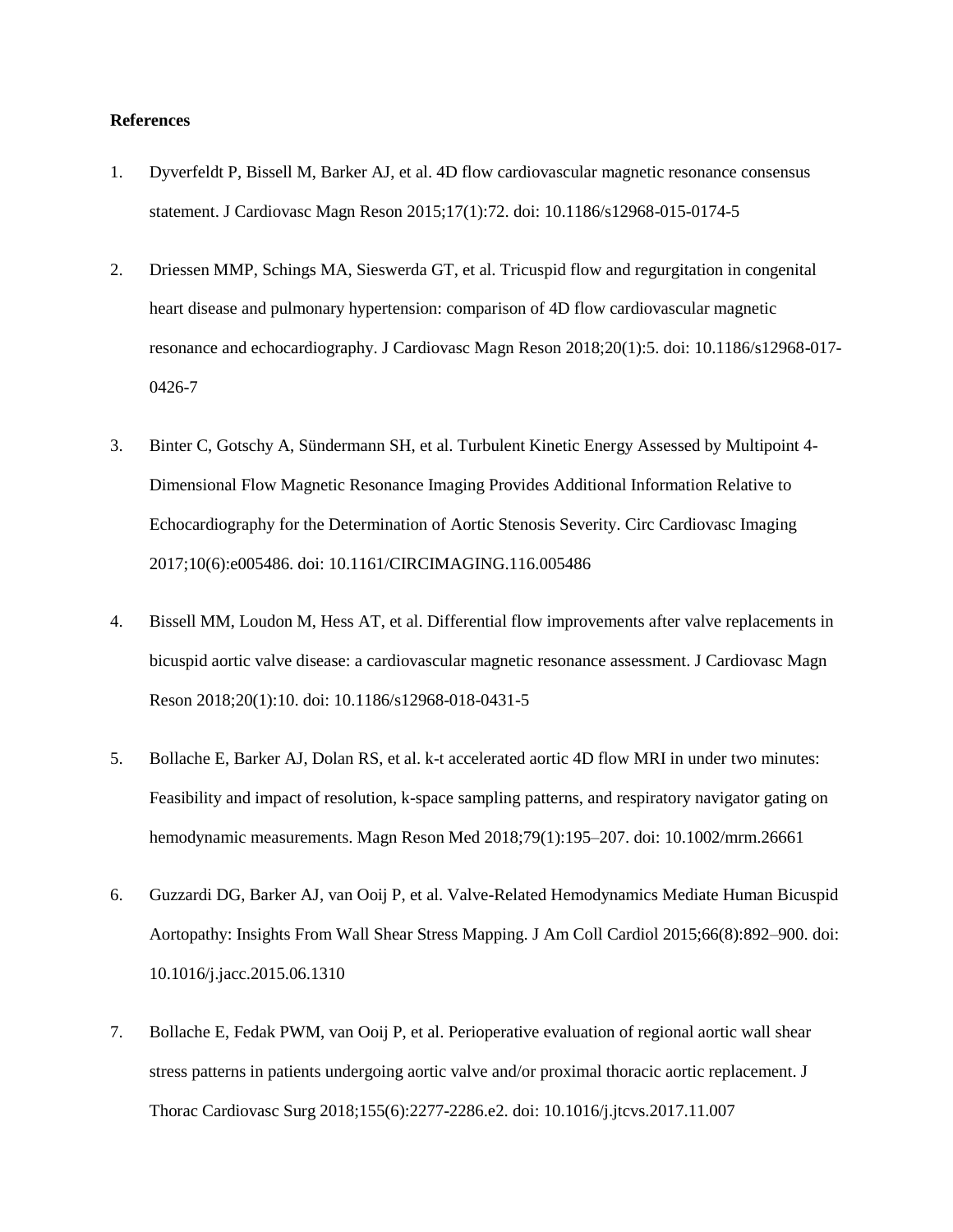- 8. Kolipaka A, Illapani VSP, Kalra P, et al. Quantification and comparison of 4D-flow MRI-derived wall shear stress and MRE-derived wall stiffness of the abdominal aorta. J Magn Reson Imaging 2017;45(3):771–778. doi: 10.1002/jmri.25445
- 9. Sotelo J, Dux-Santoy L, Guala A, et al. 3D axial and circumferential wall shear stress from 4D flow MRI data using a finite element method and a laplacian approach. Magn Reson Med 2018;79(5):2816–2823. doi: 10.1002/mrm.26927
- 10. Meaume S, Benetos A, Henry OF, Rudnichi A, Safar ME. Aortic pulse wave velocity predicts cardiovascular mortality in subjects >70 years of age. Arterioscler Thromb Vasc Biol 2001;21(12):2046–2050.
- 11. Ohyama Y, Redheuil A, Kachenoura N, Ambale Venkatesh B, Lima JAC. Imaging Insights on the Aorta in Aging. Circ Cardiovasc Imaging 2018;11(4):e005617. doi: 10.1161/CIRCIMAGING.117.005617
- 12. Tanweer O, Wilson TA, Metaxa E, Riina HA, Meng H. A Comparative Review of the Hemodynamics and Pathogenesis of Cerebral and Abdominal Aortic Aneurysms: Lessons to Learn From Each Other. J Cerebrovasc Endovasc Neurosurg 2014;16(4):335–349. doi: 10.7461/jcen.2014.16.4.335
- 13. Bollache E, Guzzardi DG, Sattari S, et al. Aortic valve-mediated wall shear stress is heterogeneous and predicts regional aortic elastic fiber thinning in bicuspid aortic valve-associated aortopathy. J Thorac Cardiovasc Surg 2018;156(6):2112-2120.e2. doi: 10.1016/j.jtcvs.2018.05.095
- 14. Markl M, Harloff A, Bley TA, et al. Time-resolved 3D MR velocity mapping at 3T: improved navigator-gated assessment of vascular anatomy and blood flow. J Magn Reson Imaging 2007;25(4):824–831. doi: 10.1002/jmri.20871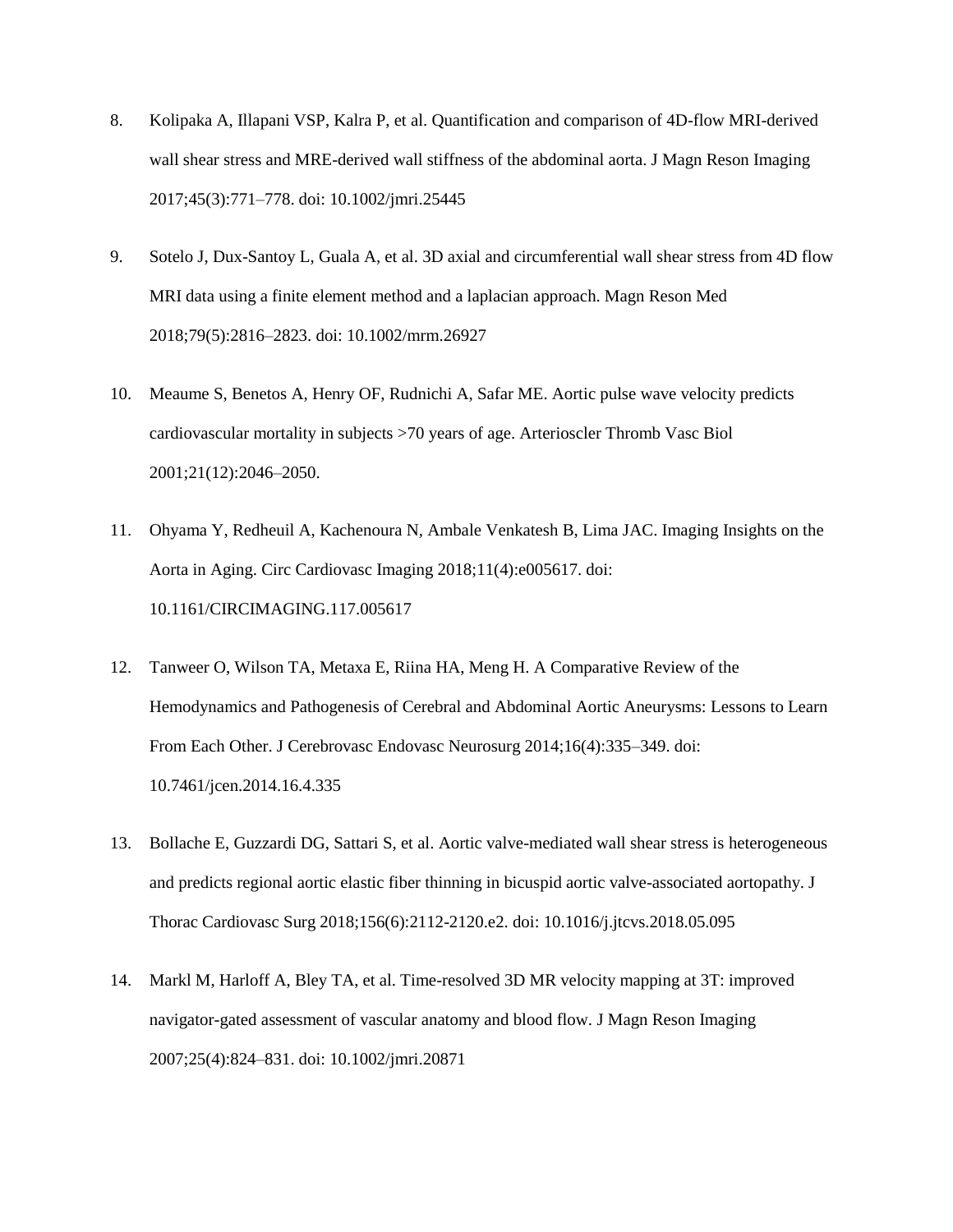- 15. Griswold MA, Jakob PM, Heidemann RM, et al. Generalized autocalibrating partially parallel acquisitions (GRAPPA). Magn Reson Med 2002;47(6):1202–1210. doi: 10.1002/mrm.10171
- 16. Jung B, Ullmann P, Honal M, Bauer S, Hennig J, Markl M. Parallel MRI with extended and averaged GRAPPA kernels (PEAK-GRAPPA): Optimized spatiotemporal dynamic imaging. J Magn Reson Imaging 2008;28(5):1226–1232. doi: 10.1002/jmri.21561
- 17. Schnell S, Entezari P, Mahadewia RJ, et al. Improved Semiautomated 4D Flow MRI Analysis in the Aorta in Patients With Congenital Aortic Valve Anomalies Versus Tricuspid Aortic Valves. J Comput Assist Tomogr 2016;40(1):102–108. doi: 10.1097/RCT.0000000000000312
- 18. Rose MJ, Jarvis K, Chowdhary V, et al. Efficient method for volumetric assessment of peak blood flow velocity using 4D flow MRI. J Magn Reson Imaging JMRI 2016;44(6):1673–1682. doi: 10.1002/jmri.25305
- 19. Potters WV, van Ooij P, Marquering H, vanBavel E, Nederveen AJ. Volumetric arterial wall shear stress calculation based on cine phase contrast MRI. J Magn Reson Imaging JMRI 2015;41(2):505– 516. doi: 10.1002/jmri.24560
- 20. Markl M, Wallis W, Brendecke S, Simon J, Frydrychowicz A, Harloff A. Estimation of global aortic pulse wave velocity by flow-sensitive 4D MRI. Magn Reson Med 2010;63(6):1575–1582. doi: 10.1002/mrm.22353
- 21. Markl M, Wallis W, Strecker C, Gladstone BP, Vach W, Harloff A. Analysis of pulse wave velocity in the thoracic aorta by flow-sensitive four-dimensional MRI: Reproducibility and correlation with characteristics in patients with aortic atherosclerosis. J Magn Reson Imaging 2012;35(5):1162–1168. doi: 10.1002/jmri.22856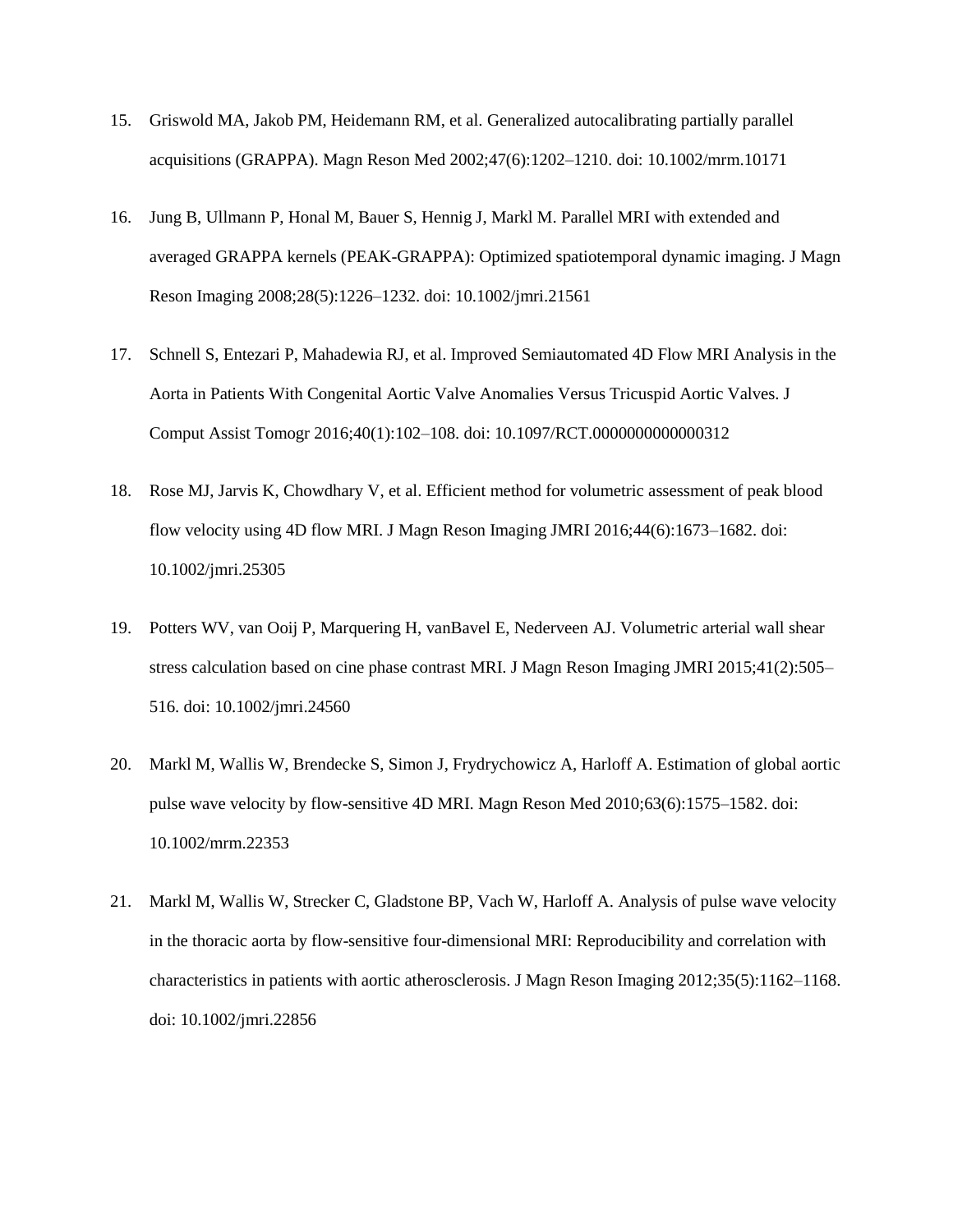- 22. Vali A, Aristova M, Ansari SA, et al. Feasibility of Automated Analysis of Dual-Venc 4d Flow Mri to Assess Hemodynamics in Patients With Intracranial Atherosclerotic Disease. Stroke 2018;49(Suppl\_1):ATP119.
- 23. Jarvis K, Vali A, Prabhakaran S, Collins JD, Markl M. 4D Flow MRI-Based Aortic Pulse Wave Velocity: Systematic Analysis of the Impact of Temporal Resolution on Estimation in Patients with Aortic Atherosclerosis and Age-matched Controls. Proc ISMRM 2018;2928.
- 24. Wang Y, Truong TN, Yen C, et al. Quantitative evaluation of susceptibility and shielding effects of nitinol, platinum, cobalt-alloy, and stainless steel stents. Magn Reson Med 2003;49(5):972–976. doi: 10.1002/mrm.10450
- 25. Krämer M, Motaal AG, Herrmann K-H, et al. Cardiac 4D phase-contrast CMR at 9.4 T using selfgated ultra-short echo time (UTE) imaging. J Cardiovasc Magn Reson 2017;19(1):39. doi: 10.1186/s12968-017-0351-9
- 26. Valvano G, Martini N, Huber A, et al. Accelerating 4D flow MRI by exploiting low-rank matrix structure and hadamard sparsity: Accelerating 4D Flow MRI by Low-Rank Sparse Decomposition. Magn Reson Med 2017;78(4):1330–1341. doi: 10.1002/mrm.26508
- 27. Garg P, Westenberg JJM, van den Boogaard PJ, et al. Comparison of fast acquisition strategies in whole-heart four-dimensional flow cardiac MR: Two-center, 1.5 Tesla, phantom and in vivo validation study: Whole Heart 4D Flow Validation Study. J Magn Reson Imaging 2018;47(1):272– 281. doi: 10.1002/jmri.25746
- 28. Liu J, Koskas L, Faraji F, et al. Highly accelerated intracranial 4D flow MRI: evaluation of healthy volunteers and patients with intracranial aneurysms. Magn Reson Mater Phys Biol Med 2018;31(2):295–307. doi: 10.1007/s10334-017-0646-8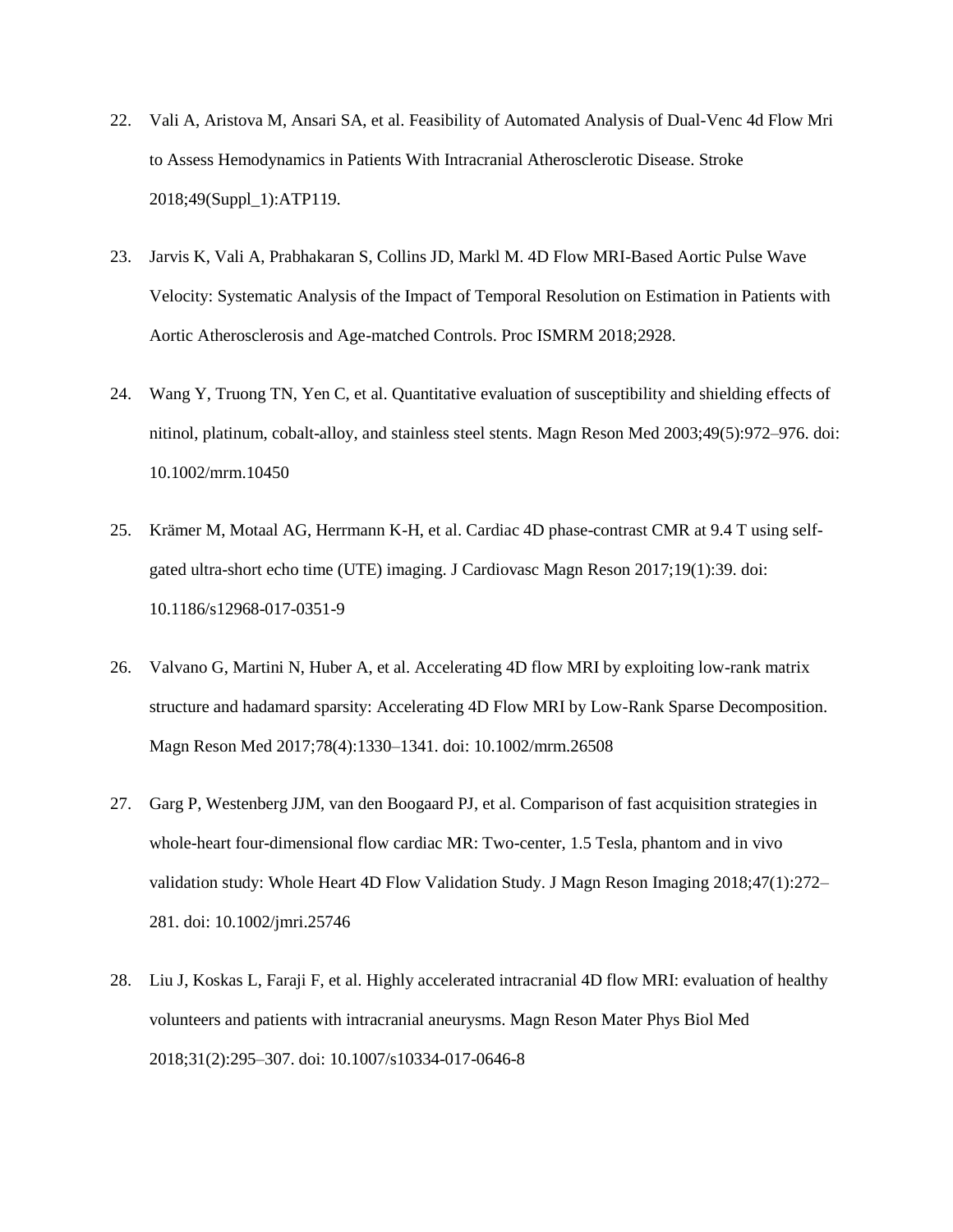- 29. Wang D, Chien A, Shao J, Ali FA, Hu P. Accelerated phase contrast MRI using hybrid one- and two-sided flow encodings only (HOTFEO). NMR Biomed 2018;e3904. doi: 10.1002/nbm.3904
- 30. Dyvorne H, Knight-Greenfield A, Jajamovich G, et al. Abdominal 4D Flow MR Imaging in a Breath Hold: Combination of Spiral Sampling and Dynamic Compressed Sensing for Highly Accelerated Acquisition. Radiology 2015;275(1):245–254. doi: 10.1148/radiol.14140973
- 31. Rich A, Potter LC, Jin N, Liu Y, Simonetti OP, Ahmad R. A Bayesian approach for 4D flow imaging of aortic valve in a single breath‐hold. Magn Reson Med 2019;81(2):811–824. doi: 10.1002/mrm.27386
- 32. Frydrychowicz A, Wieben O, Niespodzany E, Reeder SB, Johnson KM, François CJ. Quantification of thoracic blood flow using volumetric magnetic resonance imaging with radial velocity encoding: in vivo validation. Invest Radiol 2013;48(12):819–825. doi: 10.1097/RLI.0b013e31829a4f2f
- 33. Schnell S, Markl M, Entezari P, et al. *k-t* GRAPPA accelerated four-dimensional flow MRI in the aorta: Effect on scan time, image quality, and quantification of flow and wall shear stress: *k-t* GRAPPA Acceleration and Hemodynamics. Magn Reson Med 2014;72(2):522–533. doi: 10.1002/mrm.24925
- 34. Montalba C, Urbina J, Sotelo J, et al. Variability of 4D flow parameters when subjected to changes in MRI acquisition parameters using a realistic thoracic aortic phantom: Variability of 4D Flow Parameters Using a Realistic Thoracic Aortic Phantom. Magn Reson Med 2018;79(4):1882–1892. doi: 10.1002/mrm.26834
- 35. Lantz J, Renner J, Länne T, Karlsson M. Is aortic wall shear stress affected by aging? An imagebased numerical study with two age groups. Med Eng Phys 2015;37(3):265–271. doi: 10.1016/j.medengphy.2014.12.011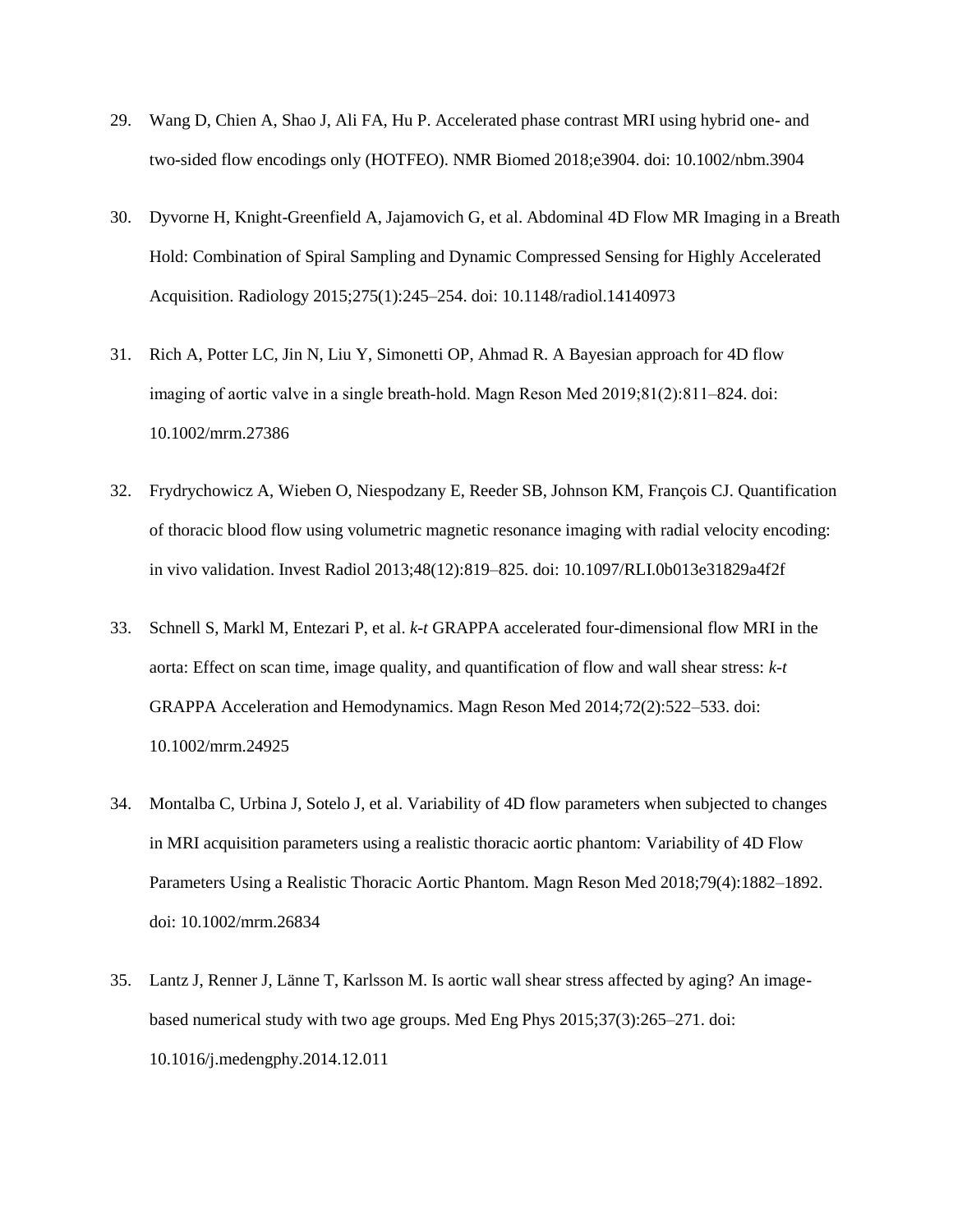- 36. van Ooij P, Garcia J, Potters WV, et al. Age-related changes in aortic 3D blood flow velocities and wall shear stress: Implications for the identification of altered hemodynamics in patients with aortic valve disease: Age-Related Changes in 3D Velocity and WSS. J Magn Reson Imaging 2016;43(5):1239–1249. doi: 10.1002/jmri.25081
- 37. Masutani EM, Contijoch F, Kyubwa E, et al. Volumetric segmentation-free method for rapid visualization of vascular wall shear stress using 4D flow MRI. Magn Reson Med 2018;80(2):748– 755. doi: 10.1002/mrm.27159
- 38. von Knobelsdorff-Brenkenhoff F, Karunaharamoorthy A, Trauzeddel RF, et al. Evaluation of Aortic Blood Flow and Wall Shear Stress in Aortic Stenosis and Its Association With Left Ventricular Remodeling. Circ Cardiovasc Imaging 2016;9(3):e004038. doi: 10.1161/CIRCIMAGING.115.004038
- 39. van Ooij P, Markl M, Collins JD, et al. Aortic Valve Stenosis Alters Expression of Regional Aortic Wall Shear Stress: New Insights From a 4‐Dimensional Flow Magnetic Resonance Imaging Study of 571 Subjects. J Am Heart Assoc 2017;6(9):e005959. doi: 10.1161/JAHA.117.005959
- 40. Farag ES, van Ooij P, Planken RN, et al. Aortic valve stenosis and aortic diameters determine the extent of increased wall shear stress in bicuspid aortic valve disease: AS and Aortic Diameters Determine WSS in BAV. J Magn Reson Imaging 2018;48(2):522–530. doi: 10.1002/jmri.25956
- 41. Barker AJ, Markl M, Burk J, et al. Bicuspid Aortic Valve Is Associated With Altered Wall Shear Stress in the Ascending Aorta. Circ Cardiovasc Imaging 2012;5(4):457–466. doi: 10.1161/CIRCIMAGING.112.973370
- 42. Vasava P, Jalali P, Dabagh M, Kolari PJ. Finite Element Modelling of Pulsatile Blood Flow in Idealized Model of Human Aortic Arch: Study of Hypotension and Hypertension. Comput Math Methods Med 2012;2012:1–14. doi: 10.1155/2012/861837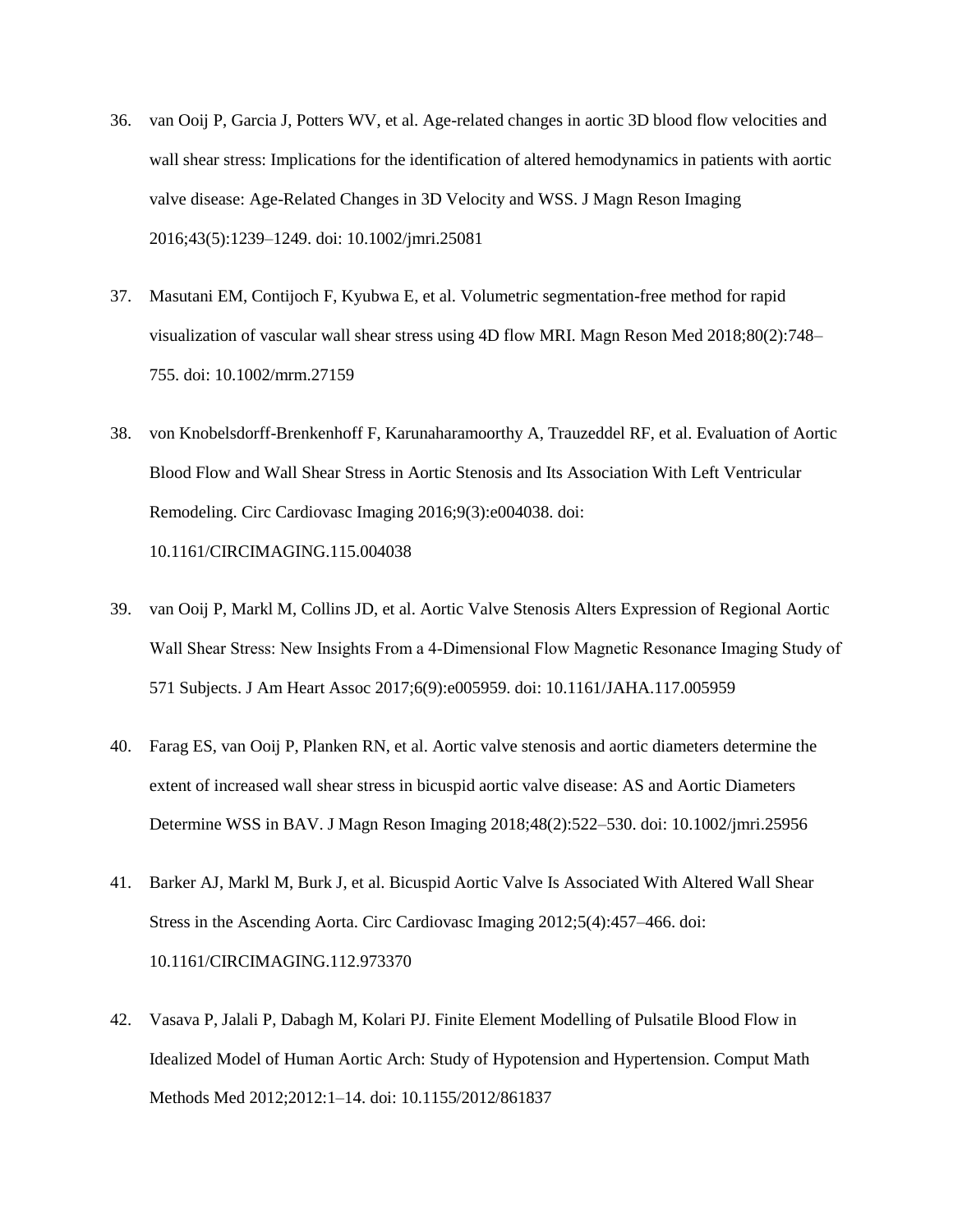- 43. Bürk J, Blanke P, Stankovic Z, et al. Evaluation of 3D blood flow patterns and wall shear stress in the normal and dilated thoracic aorta using flow-sensitive 4D CMR. J Cardiovasc Magn Reson 2012;14(1):84. doi: 10.1186/1532-429X-14-84
- 44. Bargiotas I, Mousseaux E, Yu W-C, et al. Estimation of aortic pulse wave transit time in cardiovascular magnetic resonance using complex wavelet cross-spectrum analysis. J Cardiovasc Magn Reson 2015;17(1):65. doi: 10.1186/s12968-015-0164-7
- 45. Strecker C, Harloff A, Wallis W, Markl M. Flow-sensitive 4D MRI of the thoracic aorta: Comparison of image quality, quantitative flow, and wall parameters at 1.5 T and 3 T. J Magn Reson Imaging 2012;36(5):1097–1103. doi: 10.1002/jmri.23735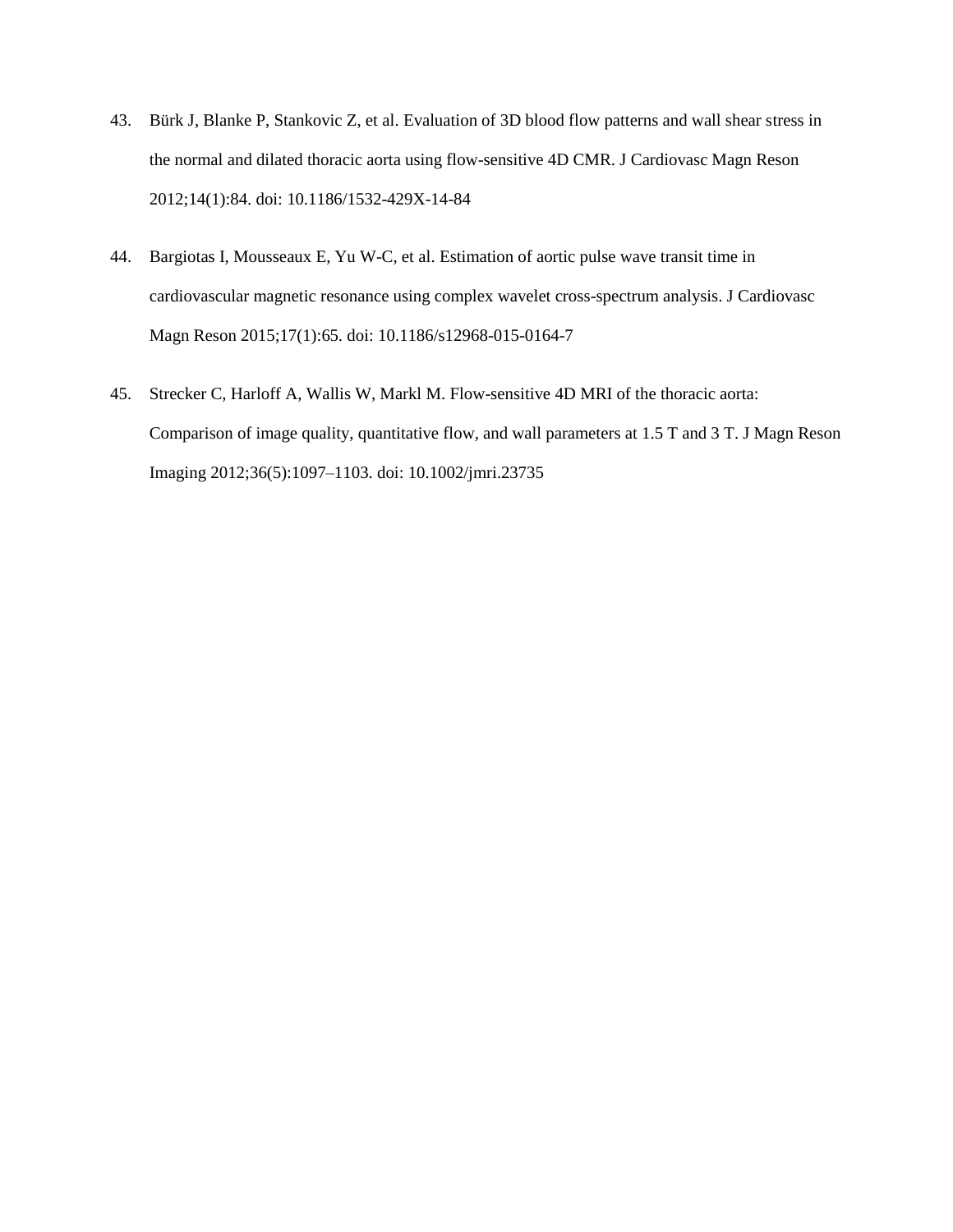# **Tables**

# **Table 1. Acquisition parameters used for aortic 4D flow MRI exams according to the inclusion center.**

|                           | <b>Center I</b>          | <b>Center II</b>                                |                         |
|---------------------------|--------------------------|-------------------------------------------------|-------------------------|
|                           | Conventional             | k-t accelerated                                 | k-t accelerated         |
| ECG gating                |                          | Prospective                                     | Prospective             |
| Respiration control       | Navigator (16-mm window) | None                                            | None                    |
| $TR \, (ms)$              | $4.8 + 0.1$              | $4.2 \pm 0.1$                                   | $4.2 + 0.1$             |
| $TE$ (ms)                 | $2.4 \pm 0.1$            | $2.2 + 0.1$                                     | $2.2 + 0.1$             |
| Flip angle $(°)$          |                          | Healthy volunteers: 7; patients: 15             | 15                      |
| Acq. matrix               | 160x84-100               | 160x70-80                                       | 160x80                  |
| FOV $(mm2)$               | 340-400x270-325          | 360-400x270-300                                 | 280-440x270-330         |
| $SRes$ (mm <sup>3</sup> ) | 3.1-3.7x2.1-2.5x2.4-3.2  | 3.4-3.9x2.3-2.5x2.6-3.3                         | 3.4-4.1x2.3-2.8x2.4-2.8 |
| $N_{Seg}$                 | $\overline{c}$           | $\overline{4}$                                  | $\overline{4}$          |
| TRes (ms)                 | $38.5 \pm 0.7$           | $66.4 \pm 1.3$                                  | $66.9 \pm 1.0$          |
| Slices $(n)$              | $27 + 3$                 | $26 + 5$                                        | $24 + 2$                |
| Venc (cm/s)               |                          | 150-250 depending on stenosis presence/severity | 150-450                 |
| Parallel imaging          | GRAPPA $(y)$ R=2         | PEAK GRAPPA (y-z-t) R=5                         | PEAK GRAPPA (y-z-t) R=5 |
| 455-460<br>rBW (Hz/pixel) |                          | 650                                             | 650                     |

Both conventional and k-t accelerated aortic 4D flow were acquired at Center I, while only k-t accelerated 4D flow was acquired at Center II. ECG: electrocardiogram; TR: repetition time; TE: echo time; FOV: field of view; SRes: spatial resolution; N<sub>Seg</sub>: number of k-space segments per cardiac time frame; TRes: temporal resolution; Venc: encoding sensitivity; R: acceleration factor; rBW: receiver bandwidth.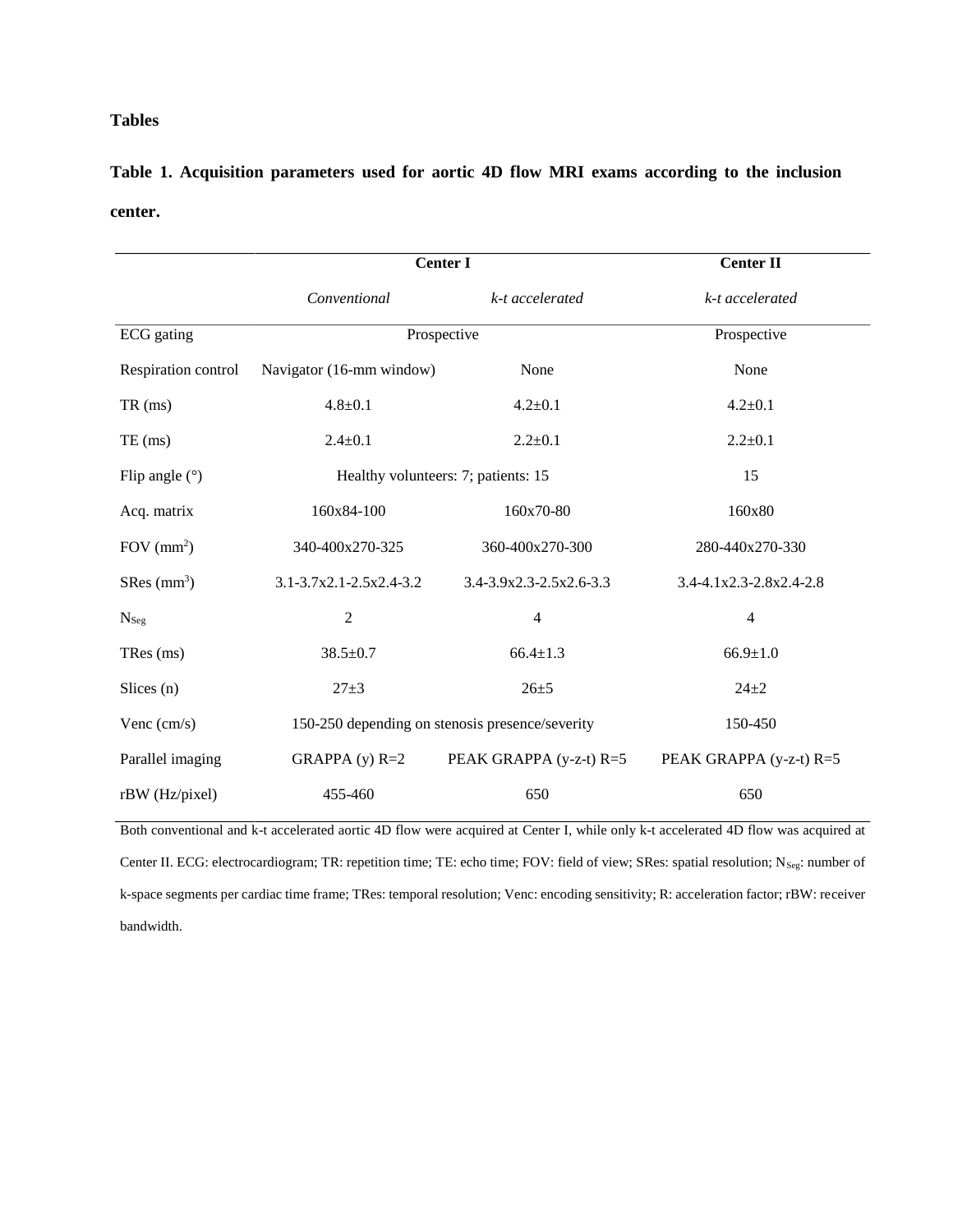|                                | <b>Center I</b>    |                   | <b>Center II</b>   |                    |  |  |
|--------------------------------|--------------------|-------------------|--------------------|--------------------|--|--|
|                                | Healthy volunteers | <i>Patients</i>   | Healthy volunteers | Patients           |  |  |
|                                | $n=11$             | $n=16$            | $n=14$             | $n=27$             |  |  |
| <b>Subject characteristics</b> |                    |                   |                    |                    |  |  |
| Gender                         | 4 women            | 3 women           | 11 women           | 14 women           |  |  |
| Age (years)                    | $61\pm15$ [31-77]  | $60\pm10$ [40-74] | $38\pm13$ [25-70]  | $58\pm 16$ [31-81] |  |  |
| Weight (kg)                    | $86 + 20$          | $89 \pm 12$       | $77+15$            | $79 \pm 18$        |  |  |
| Heart rate (bpm)               | $67+10$            | $71 + 12$         | $66+11$            | $62 \pm 10$        |  |  |
| 4D flow MRI scan time (min)    |                    |                   |                    |                    |  |  |
| Conventional                   | $11:47 \pm 1:30$   | $13:17+2:49$      |                    |                    |  |  |
| k-t accelerated                | $1:56 \pm 0:14*$   | $2:07\pm0:36*$    | $1:59 \pm 0:18$    | $2:09 \pm 0:20$    |  |  |

# **Table 2. Subject characteristics and conventional and k-t accelerated 4D flow MRI scan times.**

\*: p<0.05 for comparison between conventional and k-t accelerated 4D flow MRI within subject groups.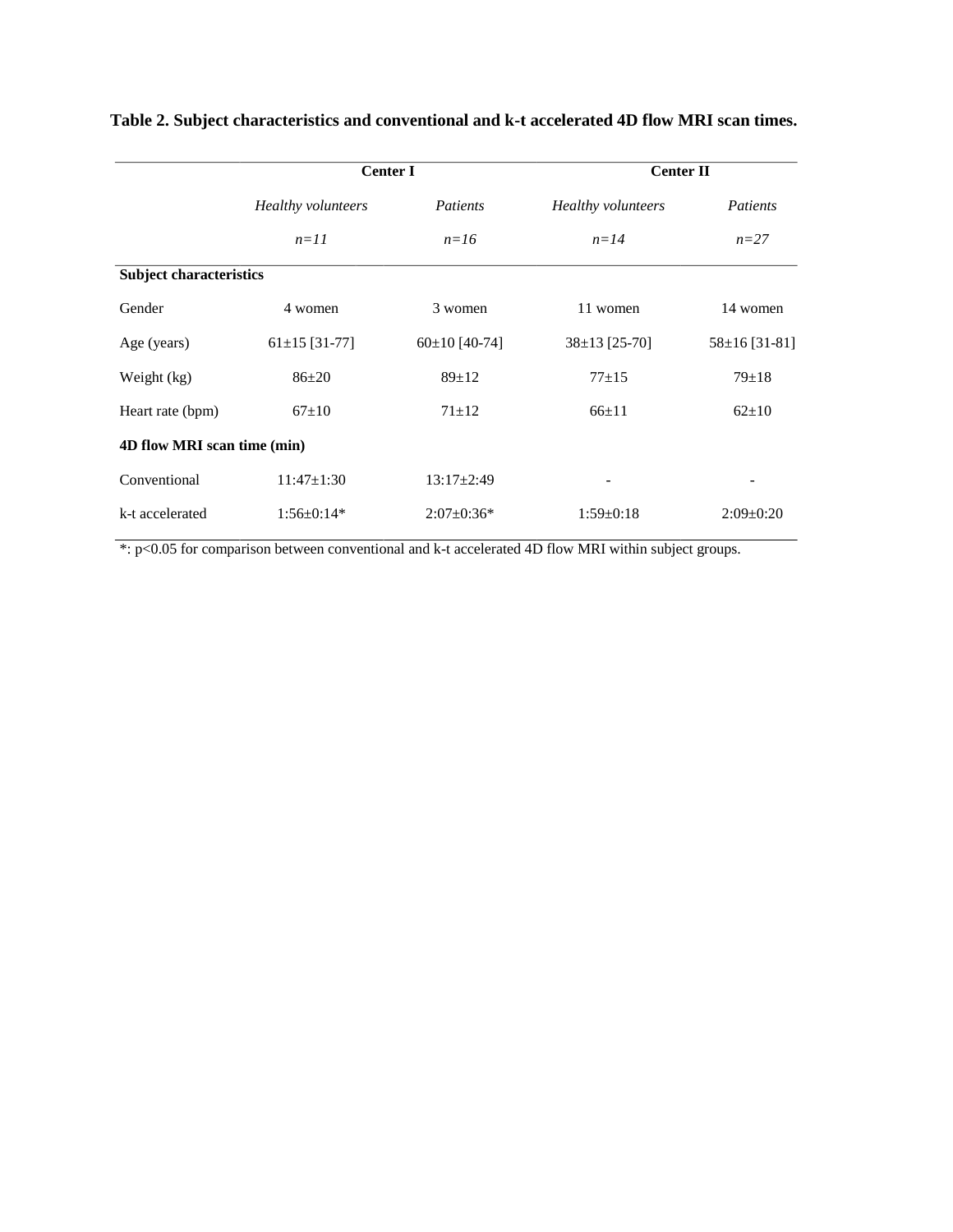|                                | <b>Center I</b>           |                     |                     |                     |  |
|--------------------------------|---------------------------|---------------------|---------------------|---------------------|--|
|                                | <b>Healthy volunteers</b> |                     | <b>Patients</b>     |                     |  |
|                                | $n=11$                    |                     | $n=16$              |                     |  |
|                                | Conventional              | k-t accelerated     | Conventional        | k-t accelerated     |  |
| Peak systolic maximal velocity |                           |                     |                     |                     |  |
| AA                             | $1.66 \pm 0.31$ m/s       | $1.63 \pm 0.24$ m/s | $2.10+0.73$ m/s     | $2.03 \pm 0.73$ m/s |  |
| arch                           | $0.83 \pm 0.16$ m/s       | $0.89 \pm 0.17$ m/s | $1.18 \pm 0.54$ m/s | $1.13 \pm 0.53$ m/s |  |
| DA                             | $0.97 \pm 0.21$ m/s       | $0.99 \pm 0.20$ m/s | $0.97 \pm 0.22$ m/s | $0.93 \pm 0.19$ m/s |  |
| <b>Systolic maximum WSS</b>    |                           |                     |                     |                     |  |
| inner AA                       | $1.36 \pm 0.25$ Pa        | $1.44 \pm 0.21$ Pa  | $1.58 \pm 0.55$ Pa  | 1.49 $\pm$ 0.53 Pa* |  |
| outer AA                       | $1.29 \pm 0.23$ Pa        | $1.39 \pm 0.23$ Pa  | $1.70 \pm 0.60$ Pa  | 1.55 $\pm$ 0.55 Pa* |  |
| inner arch                     | $0.86 \pm 0.16$ Pa        | $0.97 \pm 0.21$ Pa  | $1.12 \pm 0.50$ Pa  | $1.11 \pm 0.51$ Pa  |  |
| outer arch                     | $0.81 \pm 0.19$ Pa        | $0.89 \pm 0.24$ Pa  | $1.15 \pm 0.64$ Pa  | $1.09 \pm 0.67$ Pa  |  |
| inner DA                       | $0.92+0.20$ Pa            | $0.99 \pm 0.17$ Pa  | $0.94 \pm 0.20$ Pa  | $0.91 \pm 0.27$ Pa  |  |
| outer DA                       | $0.89 \pm 0.22$ Pa        | $0.94 \pm 0.20$ Pa  | $0.88 \pm 0.24$ Pa  | $0.83 \pm 0.22$ Pa  |  |

**Table 3. Comparison between conventional and k-t accelerated 4D flow regional aortic hemodynamic indices: systolic velocity and WSS.**

Velocity and WSS values are provided as mean ± standard deviation for each group and each 4D flow technique. AA:

ascending and DA: descending aorta; WSS: wall shear stress. \*: p<0.05 between conventional and k-t accelerated 4D flow.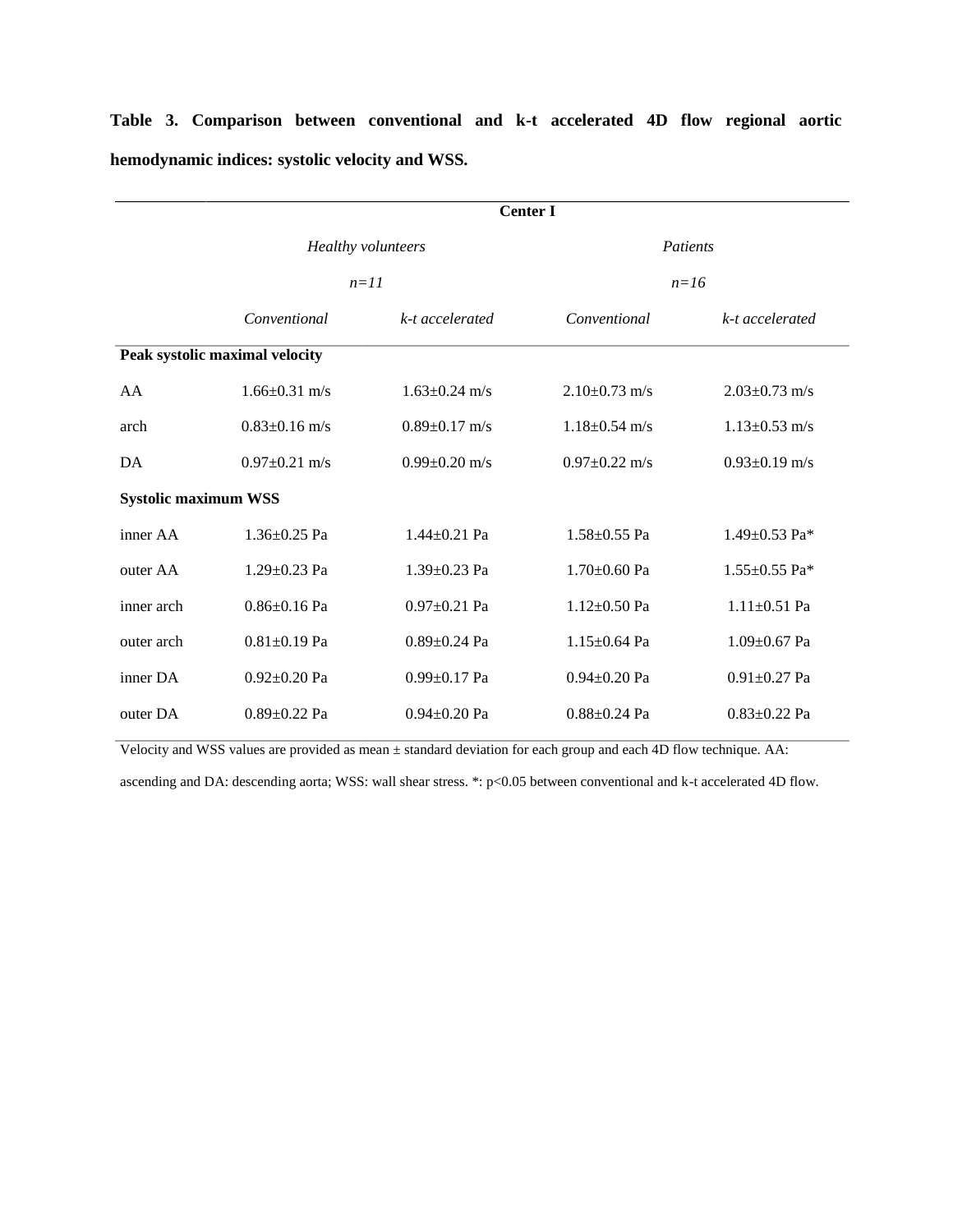|                                | <b>Center II</b>    |                    |  |  |  |  |
|--------------------------------|---------------------|--------------------|--|--|--|--|
|                                | Healthy volunteers  | Patients           |  |  |  |  |
|                                | $n = 14$            | $n=27$             |  |  |  |  |
|                                | k-t accelerated     |                    |  |  |  |  |
| Peak systolic maximal velocity |                     |                    |  |  |  |  |
| AA                             | $1.44 \pm 0.23$ m/s | $1.73 + 0.68$ m/s  |  |  |  |  |
| arch                           | $1.09 + 0.17$ m/s   | $1.00 + 0.27$ m/s  |  |  |  |  |
| DA.<br>$1.26 + 0.29$ m/s       |                     | $0.93 + 0.24$ m/s  |  |  |  |  |
| <b>Systolic maximum WSS</b>    |                     |                    |  |  |  |  |
| inner AA                       | $1.23 + 0.24$ Pa    | $1.25 \pm 0.50$ Pa |  |  |  |  |
| outer AA                       | $1.22 + 0.18$ Pa    | $1.20 \pm 0.50$ Pa |  |  |  |  |
| inner arch                     | $1.10+0.19$ Pa      | $0.94 + 0.22$ Pa   |  |  |  |  |
| outer arch                     | $1.00+0.19$ Pa      | $0.94 + 0.35$ Pa   |  |  |  |  |
| inner DA                       | $1.29 \pm 0.30$ Pa  | $0.91 \pm 0.24$ Pa |  |  |  |  |
| outer DA                       | $1.27 + 0.36$ Pa    | $0.86 + 0.25$ Pa   |  |  |  |  |

**Table 4. k-t accelerated 4D flow regional aortic systolic velocity and WSS at Center II.**

Velocity and WSS values are provided as mean ± standard deviation for each group.

AA: ascending and DA: descending aorta; WSS: wall shear stress.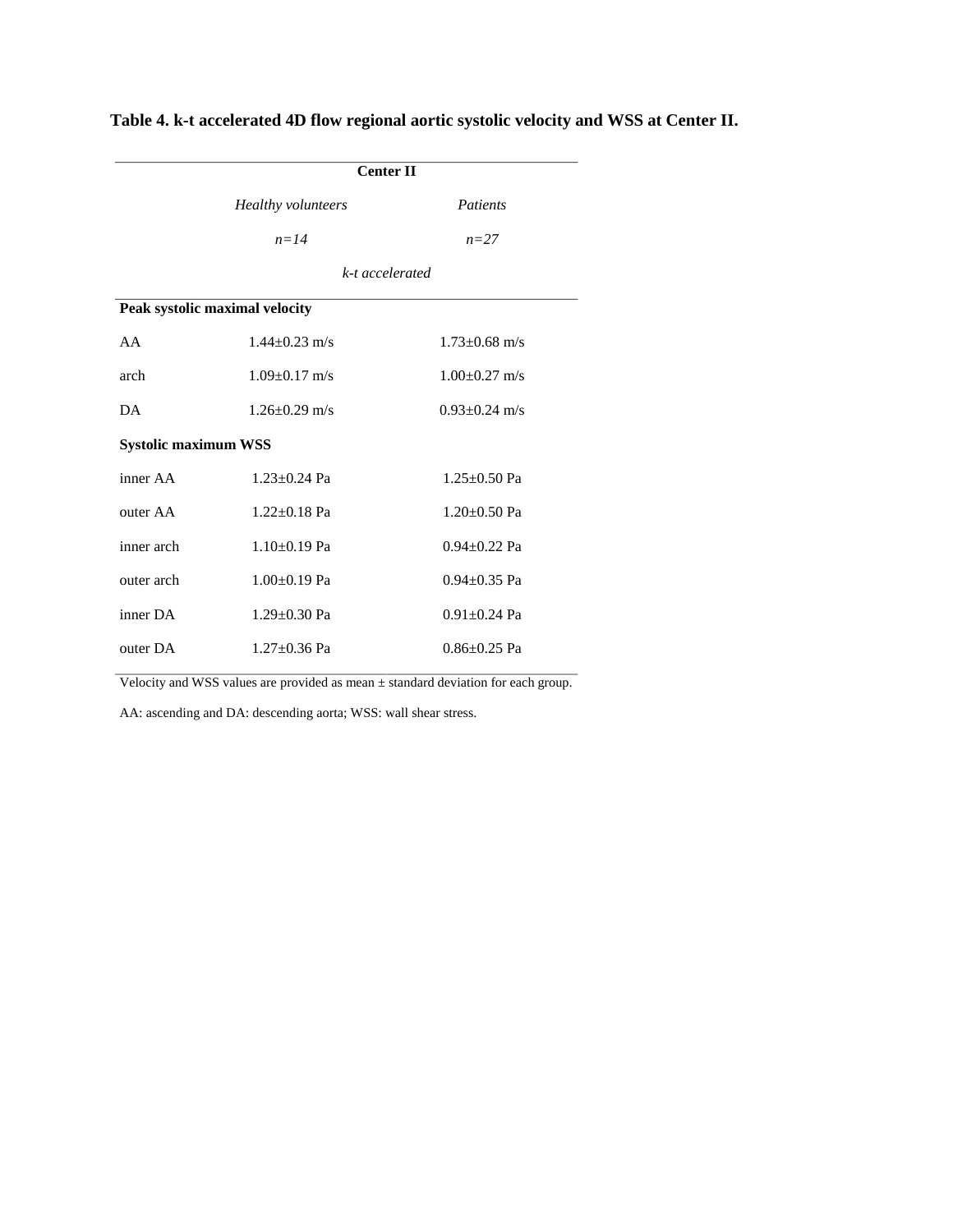**Table 5. Intra- and inter-observer variability of k-t accelerated 4D flow MRI-derived aortic peak systolic maximal velocity and wall shear stress according to the inclusion Center.**

|                    | Peak systolic maximal velocity |      | <b>Systolic maximum WSS</b>   |      |  |
|--------------------|--------------------------------|------|-------------------------------|------|--|
|                    | Bias [LOA] $(m/s)$             | ICC  | Bias [LOA] $(Pa)$             | ICC  |  |
| Center I $(n=10)$  |                                |      |                               |      |  |
| Intra-observer     | $0.03$ [-0.15;0.20]            | 0.99 | $0.01$ [ $-0.11;0.13$ ]       | 0.98 |  |
| Inter-observer     | $0.03$ [-0.18;0.24]            | 0.98 | $0.01$ [-0.11;0.14]           | 0.98 |  |
| Center II $(n=10)$ |                                |      |                               |      |  |
| Intra-observer     | $0.01$ [-0.13;0.15]            | 0.99 | $-0.002$ [ $-0.18$ ; $0.17$ ] | 0.98 |  |
| Inter-observer     | $0.03$ [-0.18;0.23]            | 0.98 | $0.01$ [-0.11;0.14]           | 0.99 |  |

WSS: wall shear stress; LOA: limits of agreement = mean bias  $\pm$  1.96 x standard deviation; ICC: intraclass correlation coefficient..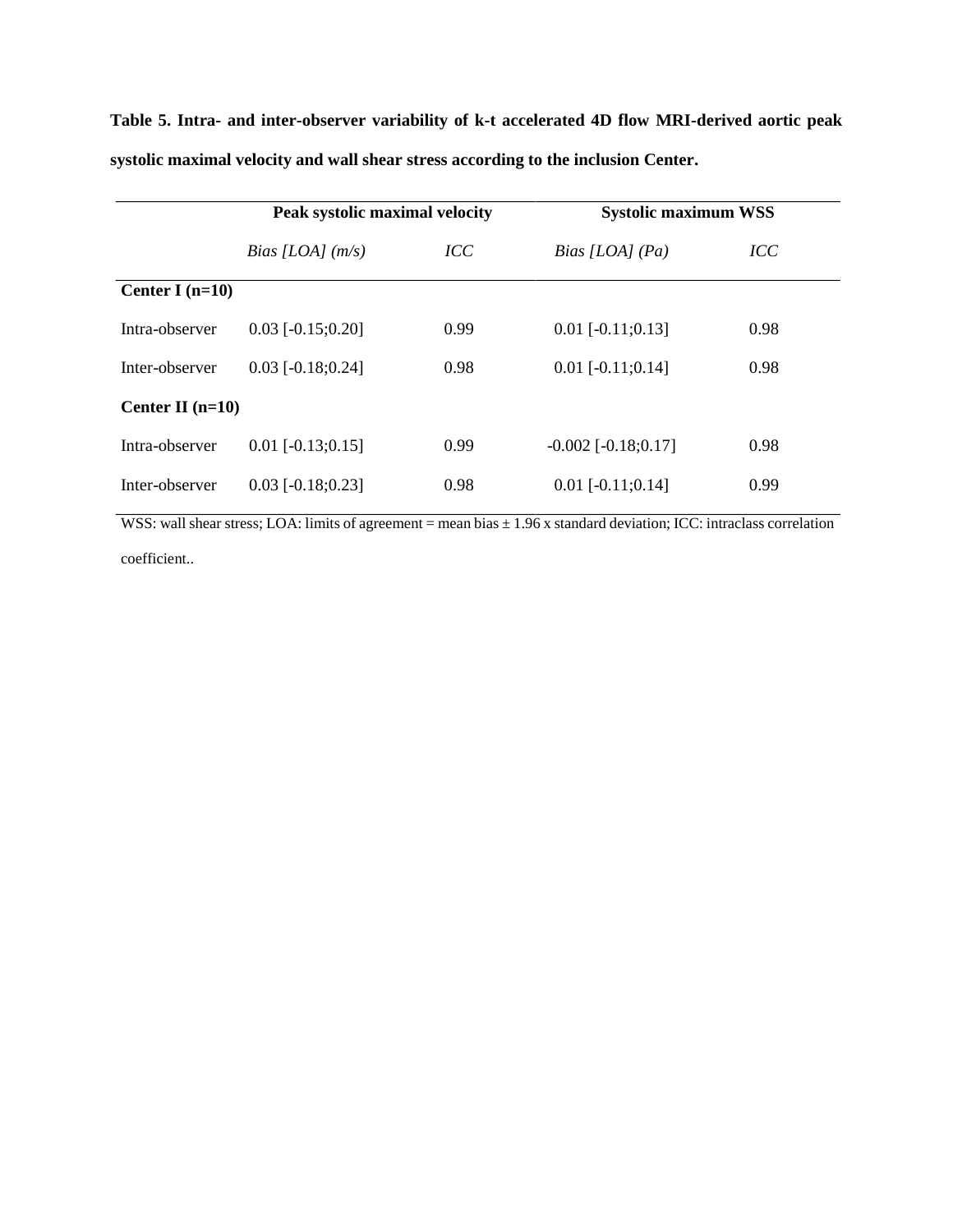# **Figures legends**

**Figure 1. Analysis workflow of 4D flow MRI data:** a. Preprocessing including correction for eddy currents, noise as well as velocity aliasing, calculation of a 3D phase-contrast MR angiogram (PC-MRA), 3D segmentation of the aortic volume and automated detection of the peak systolic phase. b. Quantification of peak systolic maximal velocity in 3 aortic regions using maximal intensity projections (MIPs), and 3D peak systolic maximal wall shear stress (WSS) in 6 regions of interest throughout the aortic surface.

**Figure 2. 4D flow-derived aortic velocity and WSS map examples according to the sequence and inclusion center:** a. Peak systolic velocity volumetric maximal intensity projections in sagittal orientation (MIPs, top rows) and 3D WSS maps in right-anterior view (bottom rows) obtained in representative Center I healthy volunteer (top left corner) and three patients, using conventional (on the left for each pair) and k-t accelerated (on the right for each pair) 4D flow MRI. b. Peak systolic velocity MIP (top row) and 3D WSS maps (bottom row) obtained using k-t accelerated 4D flow MRI in representative Center II healthy volunteer (left column) and three patients with aortic disease or hypertension (HTN). Of note, velocity MIPs were eroded by one pixel to suppress border noise.

**Figure 3. Bland-Altman diagrams for comparison between conventional and k-t accelerated 4D flow aortic hemodynamic indices:** Comparison between k-t accelerated and conventional 4D flow-derived peak systolic velocity and WSS in n=27 subjects recruited at Center I. a: peak velocity in the ascending aorta (AA), aortic arch and descending aorta (DA) of healthy volunteers (circles) and patients (squares); b. peak systolic maximum WSS at the inner and outer regions of the AA, aortic arch and DA of healthy volunteers (circles) and patients (squares).

**Figure 4. Linear regressions for association of k-t accelerated 4D flow MRI-derived regional aortic hemodynamic indices with age in healthy volunteers from both Centers (n=25).** a: peak systolic maximal velocity in the aortic arch and descending aorta (DA); b: peak systolic maximum wall shear